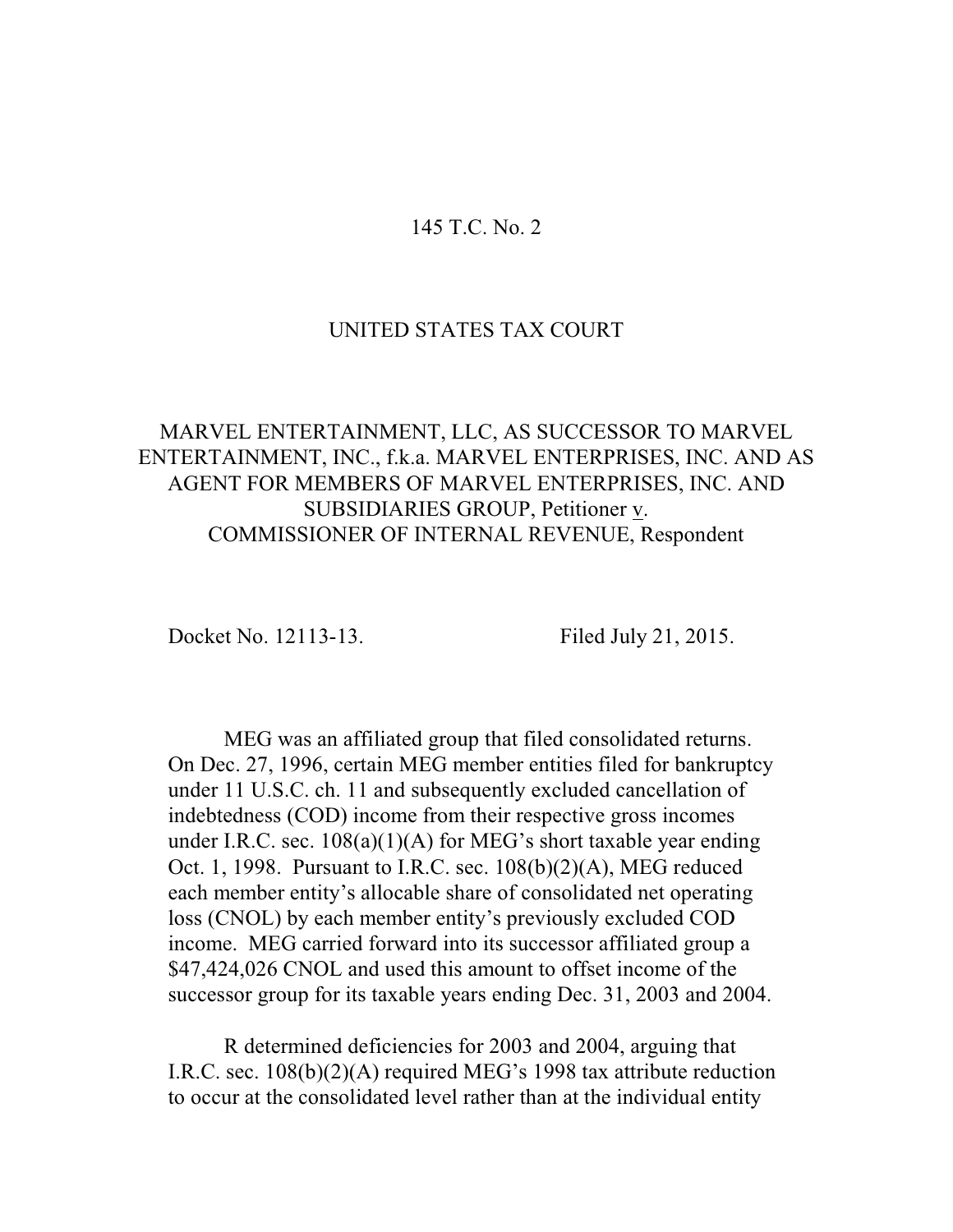level. P, the successor to MEG and as agent for the members of the affiliated group, timely filed a petition disputing R's determinations.

Held: Where a member of a consolidated group has excluded COD income during a consolidated return year before the adoption of sec. 1.1502-28T, Temporary Income Tax Regs., 69 Fed. Reg. 12071 (Mar. 15, 2004), the NOL subject to reduction pursuant to I.R.C. sec.  $108(b)(2)(A)$  is the entire CNOL of the consolidated group. See United Dominion Indus., Inc. v. United States, 532 U.S. 822 (2001).

Mark J. Silverman, Michael H. Salama, Matthew D. Lerner, and Andrew F.

Gordon, for petitioner.

Curt M. Rubin, Steven N. Balahtsis, and Lawrence L. Davidow, for respondent.

# OPINION

RUWE, Judge: Respondent determined deficiencies in petitioner's Federal income tax for its consolidated taxable return years ending December 31, 2003 and 2004, of \$2,144,756 and \$14,453,653, respectively. Petitioner's deficiencies result from members of its predecessor consolidated group filing for bankruptcy under 11 U.S.C. chapter 11 and realizing cancellation of indebtedness (COD) income for the consolidated group's short taxable year ending October 1, 1998.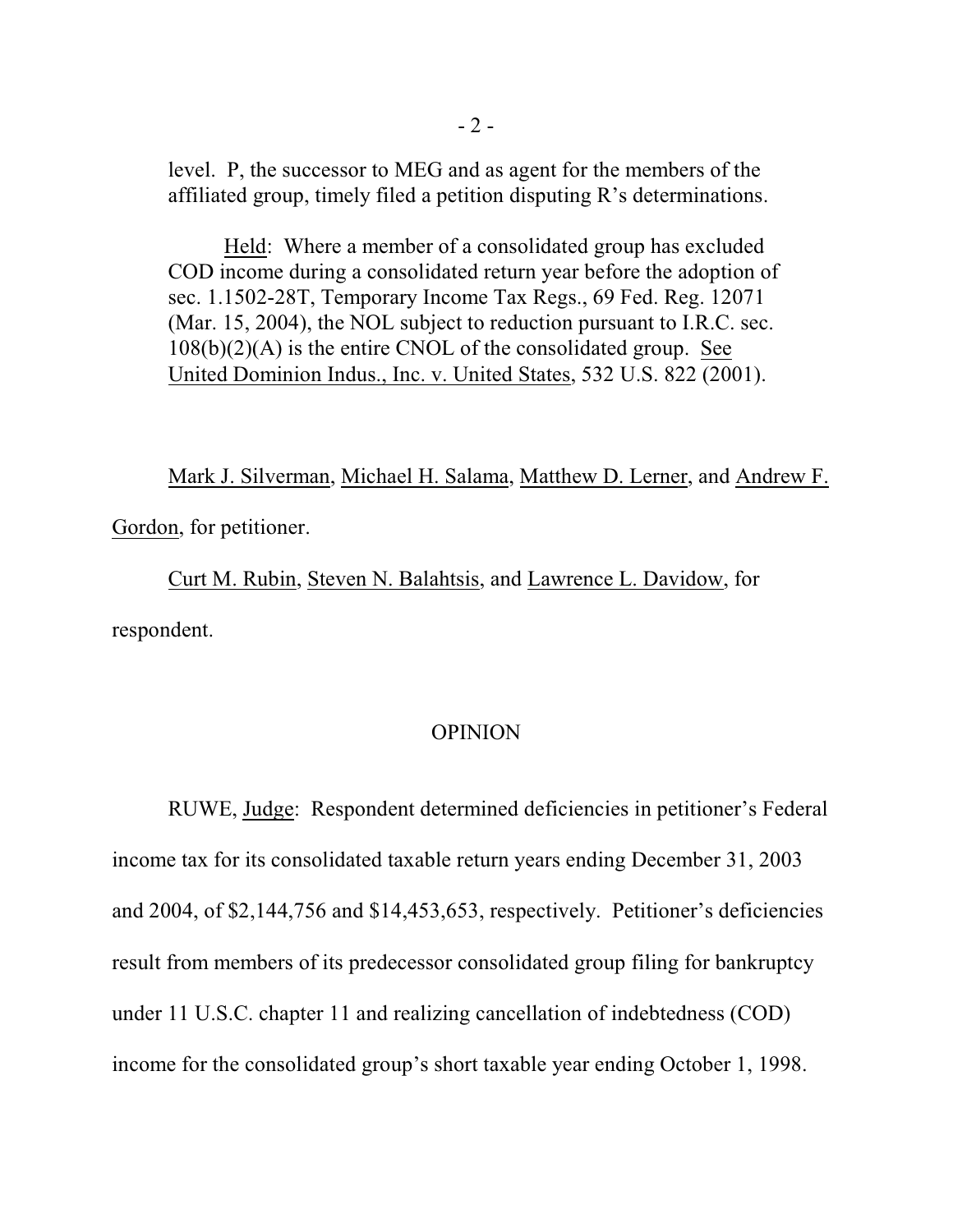Certain members of the predecessor consolidated group excluded the COD income from their respective gross incomes pursuant to section  $108(a)(1)(A)$ .<sup>1</sup> When subsequently reducing net operating loss (NOL) as required by section 108(b)(2)(A), each debtor member of the consolidated group reduced its allocable share of the group's consolidated net operating loss (CNOL) by its previously excluded COD income.

This matter is before the Court on the parties' cross-motions for summary judgment pursuant to Rule 121. The parties have asked this Court to decide, as a matter of law, whether a consolidated group's NOL subject to reduction under section 108(b)(2)(A) for its short taxable year ending October 1, 1998, is (1) the entire CNOL of the consolidated group or (2) a portion of the CNOL allocable to each member of the consolidated group. Accordingly, the only issue before the Court is the legal question concerning the NOL subject to reduction under section 108(b)(2)(A). This is an issue of first impression in this Court.

<sup>&</sup>lt;sup>1</sup>Unless otherwise indicated, all section references are to the Internal Revenue Code (Code) in effect for all relevant years, and all Rule references are to the Tax Court Rules of Practice and Procedure.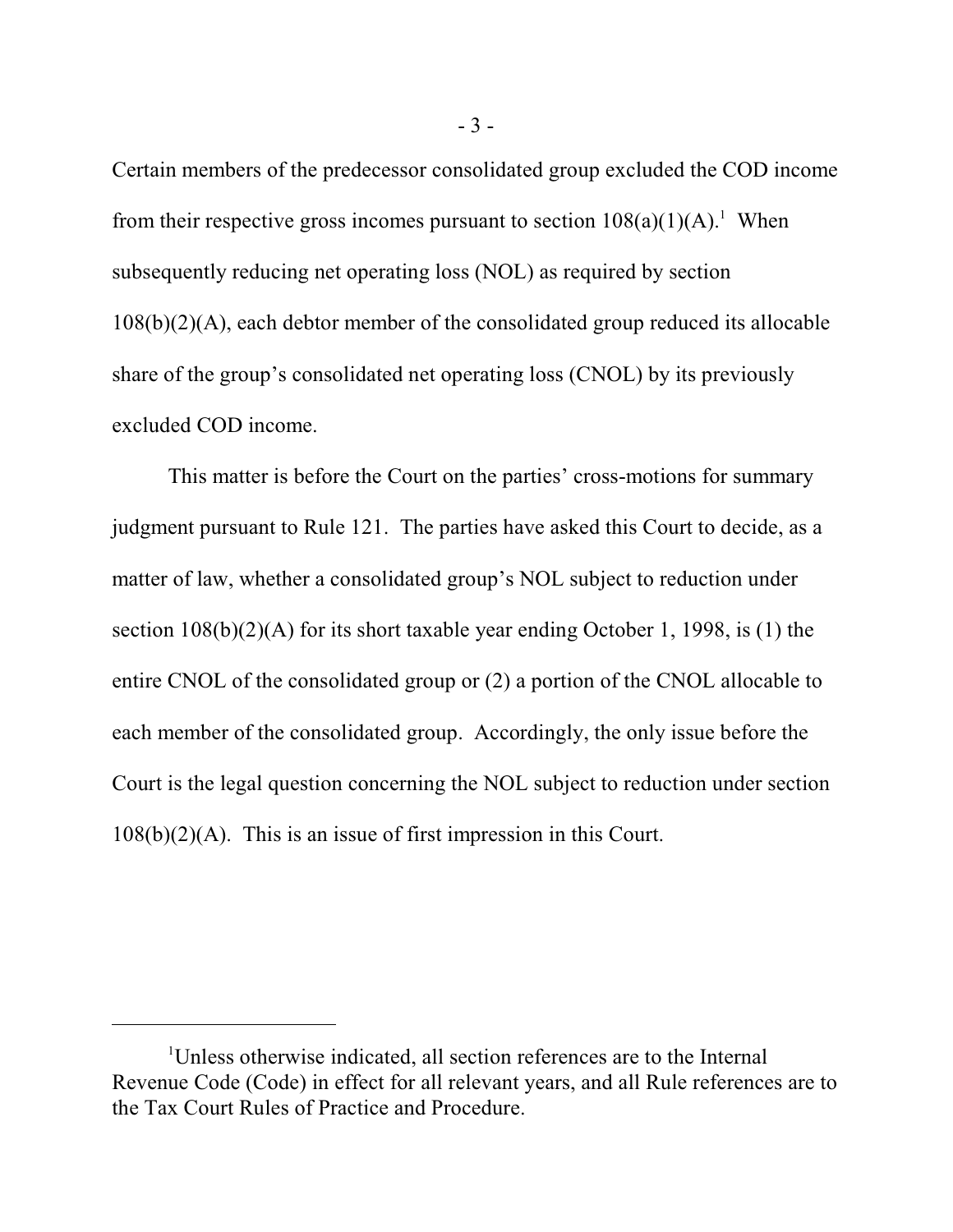### Background

At the time the petition was filed, the principal place of business for Marvel Entertainment, LLC (petitioner), $<sup>2</sup>$  was in New York, New York.</sup>

On December 27, 1996, Marvel Entertainment Group, Inc. (MEG), and certain of its operating and inactive subsidiaries--Fleer Corp. (Fleer), Skybox International, Inc., Marvel Characters, Inc., Heroes World Distribution, Inc. (Heroes), the Asher Candy Co., Malibu Comics Entertainment, Inc. (Malibu), Frank H. Fleer Corp., and Marvel Direct Marketing, Inc.--filed voluntary petitions for relief under chapter 11 of the Bankruptcy Code with the U.S. Bankruptcy Court for the District of Delaware. At the time of its bankruptcy filings, MEG and its subsidiaries filed consolidated Federal income tax returns as members of a consolidated group of corporations whose common parent was Mafco Holdings, Inc.

<sup>&</sup>lt;sup>2</sup>Petitioner is an entertainment company known for its comic book characters. On September 16, 2005, Marvel Enterprises, Inc. (Marvel Enterprises), merged with its wholly owned subsidiary Marvel Entertainment, Inc., with Marvel Enterprises surviving the merger but changing its name to Marvel Entertainment, Inc. On December 31, 2009, Marvel Entertainment, Inc., was acquired by the Walt Disney Co. (Disney) and was merged into Maverick Merger Sub, LLC (Maverick), a Delaware limited liability company wholly owned by Disney. Upon filing the certificate of merger with the secretary of state for the State of Delaware, Maverick changed its name to Marvel Entertainment, LLC (petitioner).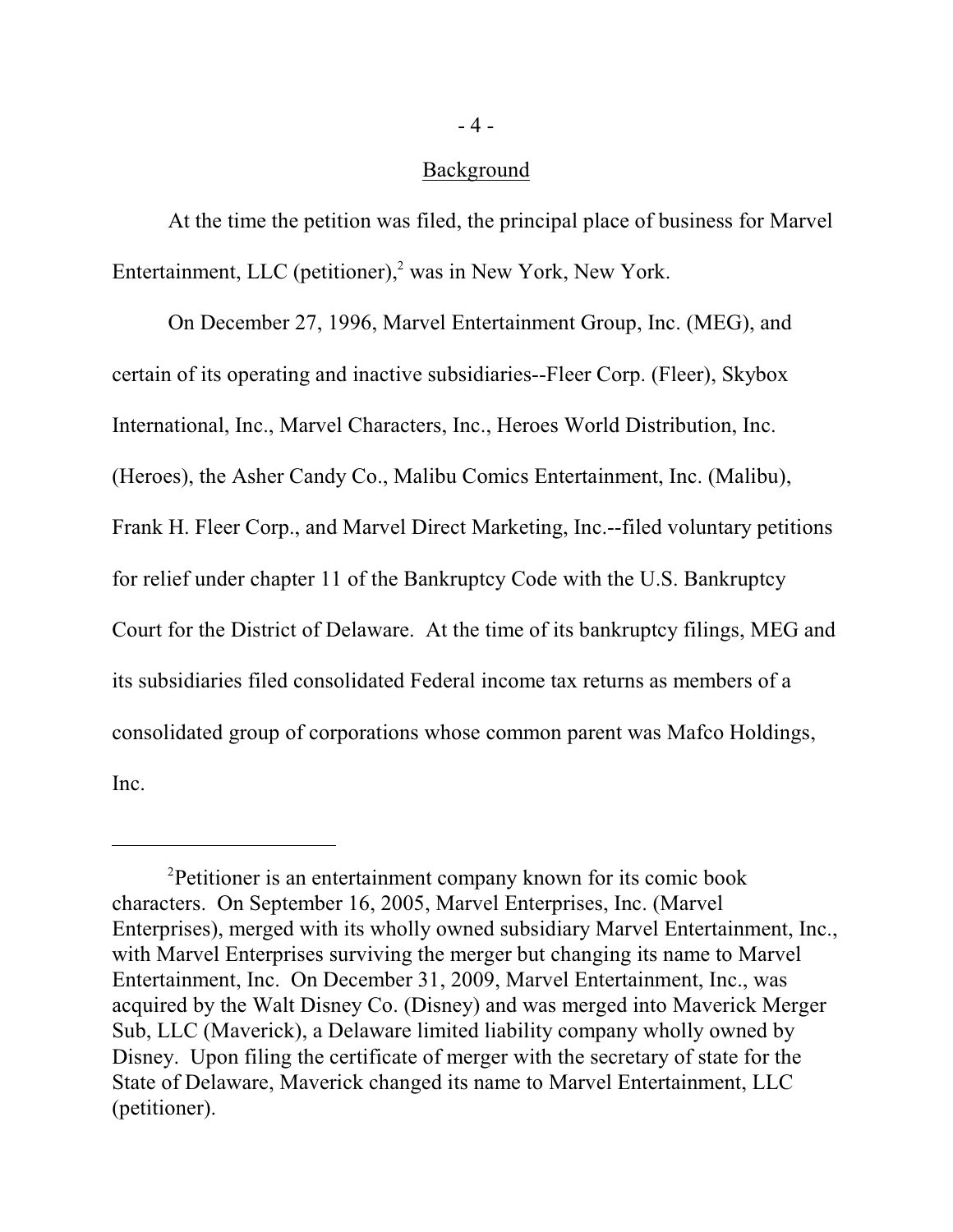On April 24, 1997, MEG and its subsidiaries became a separate affiliated group (MEG Group) and filed consolidated Federal income tax returns for the short taxable years ending December 31, 1997, and October 1, 1998.

On October 1, 1998, MEG Group was acquired by Toy Biz, Inc. (Toy Biz), pursuant to MEG Group's fourth amended plan of reorganization (fourth plan of reorganization). MEG and its subsidiaries became members of a new consolidated group of which Toy Biz was the common parent. As part of the transaction Toy Biz changed its name to Marvel Enterprises, Inc. In connection with the fourth plan of reorganization, four MEG Group members had certain debts eliminated and realized COD income as follows:

| Member     | COD income  |
|------------|-------------|
| <b>MEG</b> | \$2,497,828 |
| Fleer      | 163,680,402 |
| Heroes     | 4,930,767   |
| Malibu     | 353,466     |
| Total      | 171,462,463 |

MEG, Fleer, Heroes, and Malibu each excluded its COD income from their respective gross incomes for the short taxable year ending October 1, 1998, pursuant to section  $108(a)(1)(A)$ .

Section  $108(b)(2)(A)$  provides that the amount excluded under section  $108(a)(1)(A)$  shall be applied to reduce tax attributes starting with any net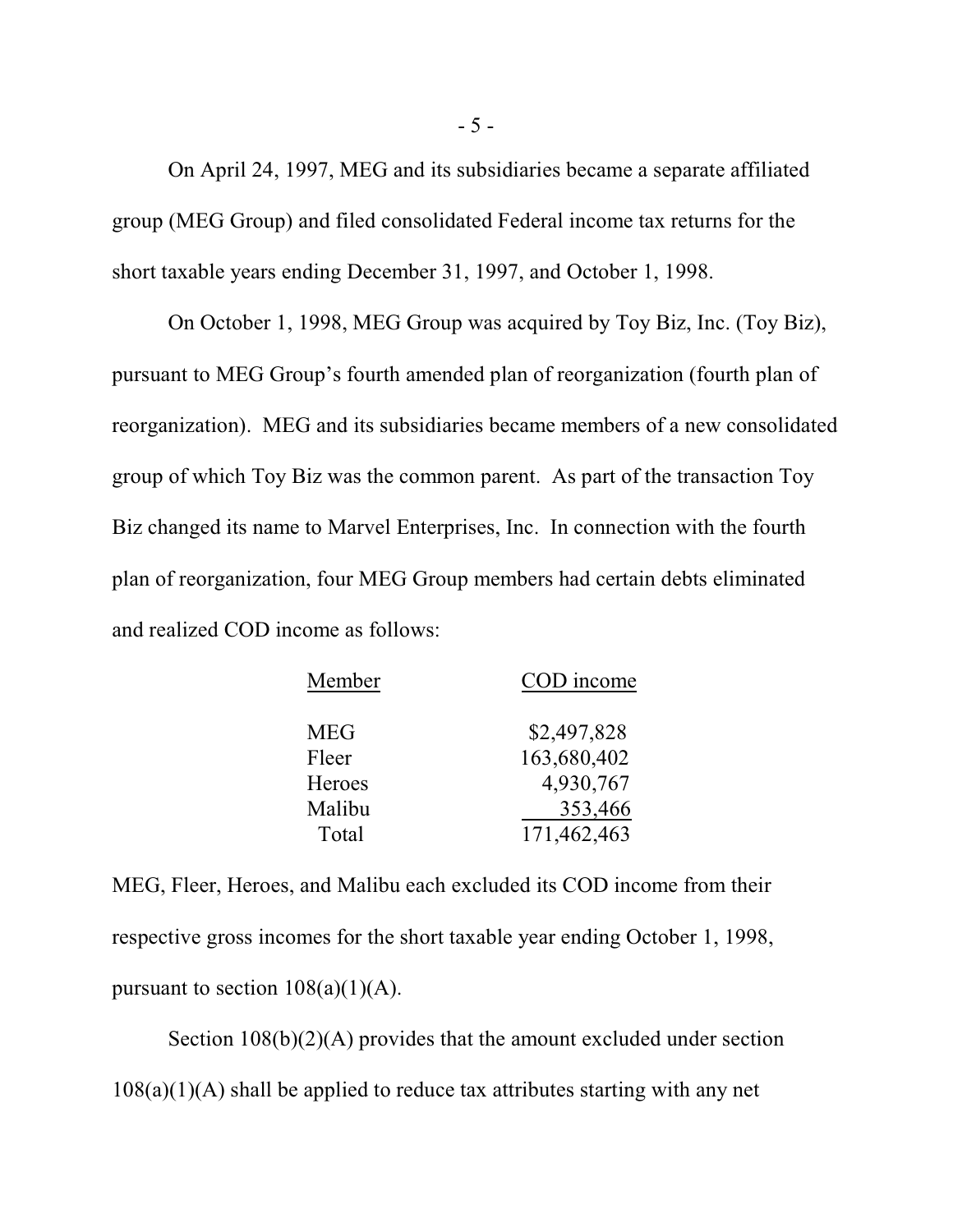operating loss for the taxable year and any net operating loss carryover to such taxable year. As of October 1, 1998, MEG Group had a CNOL of \$187,154,680. For purposes of applying section 108(b)(2)(A), MEG Group allocated the CNOL among its consolidated group members as follows:

| Member        | Share of CNOL |
|---------------|---------------|
| <b>MEG</b>    | \$71,330,567  |
| Fleer         | 82,656,671    |
| <b>Heroes</b> | 4,058,504     |
| Malibu        | 2,707,590     |
| Total         | 1160,753,332  |

 ${}^{1}$ As of Oct. 1, 1998, MEG Group had a CNOL of \$187,154,680. The record does not explain where the remaining \$26,401,348 was allocated.

On its consolidated Federal income tax return for the short taxable year ending October 1, 1998, MEG Group reduced the share of CNOL separately attributable to each of MEG, Fleer, Heroes, and Malibu by the lesser of (1) each member's excluded COD income or (2) each member's allocable share of CNOL, as follows:

|            | Allocated    | Excluded    | Reduction of | Remaining    |
|------------|--------------|-------------|--------------|--------------|
|            | <b>CNOL</b>  | COD income  | CNOL         | CNOL         |
|            |              |             |              |              |
| <b>MEG</b> | \$71,330,567 | \$2,497,828 | \$2,497,828  | \$68,832,739 |
| Fleer      | 82,656,671   | 163,680,402 | 82,656,671   | $-0-$        |
| Heroes     | 4,058,504    | 4,930,767   | 4,058,504    | $-0-$        |
| Malibu     | 2,707,590    | 353,466     | 353,466      | 2,354,124    |
| Total      | 160,753,332  | 171,462,463 | 89,566,469   | 71,186,863   |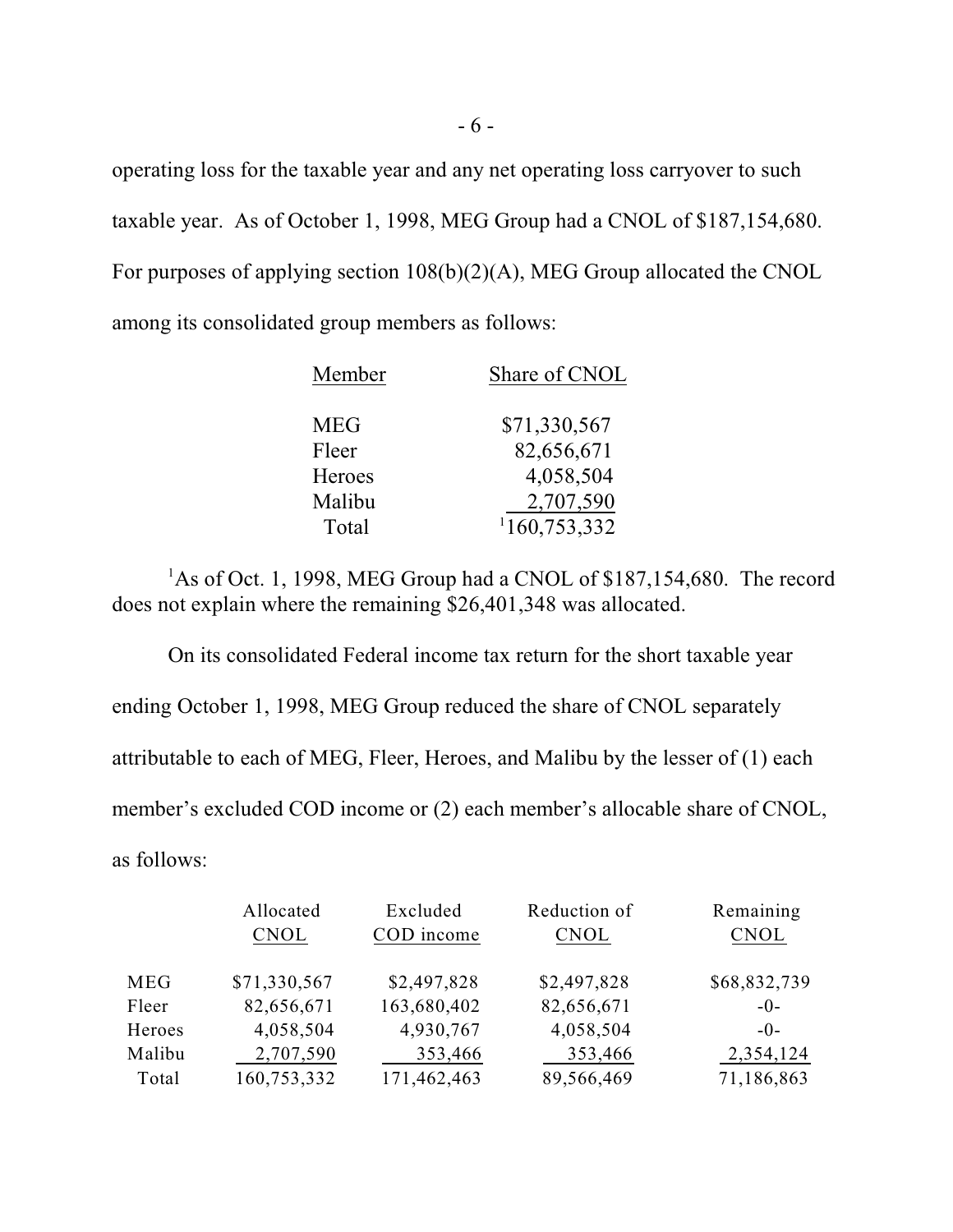MEG Group joined the Marvel Group on October 2, 1998, and carried forward into the Marvel Group its remaining  $$97,588,211<sup>3</sup>$  CNOL (CNOL carryforward). The CNOL carryforward was subsequently decreased to \$96,391,831 on December 21, 1998, to reflect the dissolution of Fleer. Respondent examined MEG Group's consolidated Federal income tax return for its short taxable year ending October 1, 1998, and made no adjustments to the claimed CNOL carryforward.

MEG Group's CNOL carryforward of \$96,391,831 was used by the Marvel Group in subsequent years to offset income as follows:

| Taxable Year Ending | CNOL carryforward | Income offset | Remaining CNOL |
|---------------------|-------------------|---------------|----------------|
| Dec. 31, 1999       | \$96,391,831      | \$797,679     | \$95,594,152   |
| Dec. 31, 2001       | 95,594,152        | 29,862,818    | 65,731,334     |
| Dec. 31, 2002       | 65,731,334        | 18,307,308    | 47,424,026     |

Respondent did not examine the Marvel Group's consolidated returns for its taxable years 1999, 2001, and 2002. The Marvel Group claimed a CNOL carryforward of \$47,424,026 into its taxable year ending December 31, 2003.

On March 28, 2013, respondent mailed to petitioner a notice of deficiency determining deficiencies for petitioner's taxable years 2003 and 2004 of

<sup>&</sup>lt;sup>3</sup>This amount represents MEG Group's original \$187,154,680 CNOL less \$89,566,469 of total reduction of CNOL as of October 1, 1998. The CNOL carryforward was limited by sec. 382.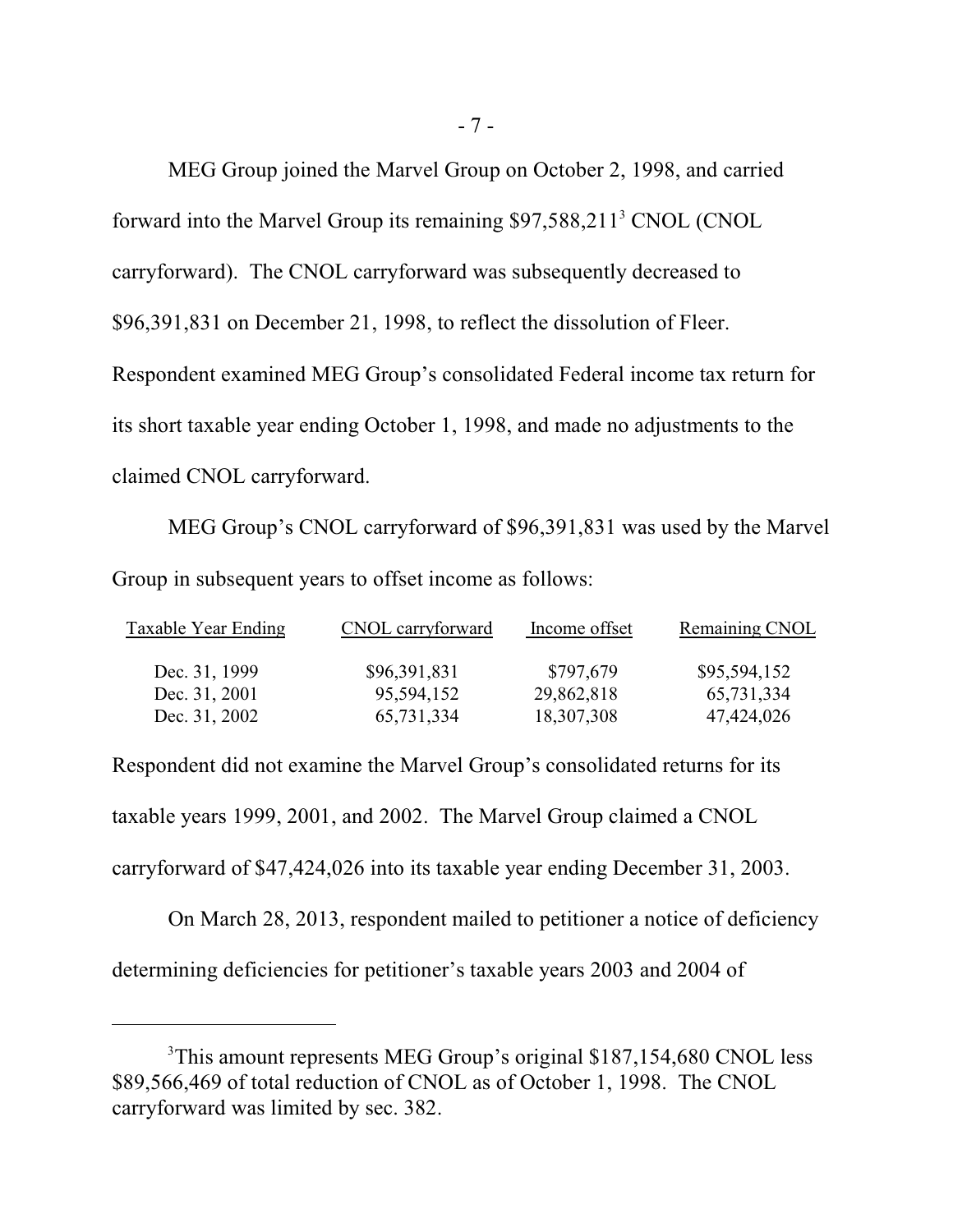\$2,144,756 and \$14,453,653, respectively. In the notice of deficiency respondent challenged the Marvel Group's computation of the CNOL carryforward and took the position that MEG Group should properly have reduced its \$187,154,680 CNOL as of October 1, 1998, by \$171,462,463, the total of excluded COD income for MEG, Fleer, Heroes, and Malibu. This reduction would have resulted in a remaining CNOL as of October 2, 1998, and carried into the Marvel Group subject to the limitations of section 382, of \$15,692,217. Petitioner timely filed a petition disputing the determinations in the notice of deficiency.

# Discussion

Either party may move for summary judgment regarding all or any part of the legal issues in controversy. See Rule 121(a). Summary judgment is intended to expedite litigation and to avoid unnecessary and expensive trials. Shiosaki v. Commissioner, 61 T.C. 861, 862 (1974). Summary judgment is appropriate where the pleadings and other materials show that there is no genuine dispute as to any material fact and that a decision may be rendered as a matter of law. Rule 121(a) and (b); Sundstrand Corp. v. Commissioner, 98 T.C. 518, 520 (1992), aff'd, 17 F.3d 965 (7th Cir. 1994). The burden is on the moving party to demonstrate that no genuine dispute as to any material fact remains and that it is entitled to judgment as a matter of law. FPL Grp., Inc. & Subs. v. Commissioner, 116 T.C.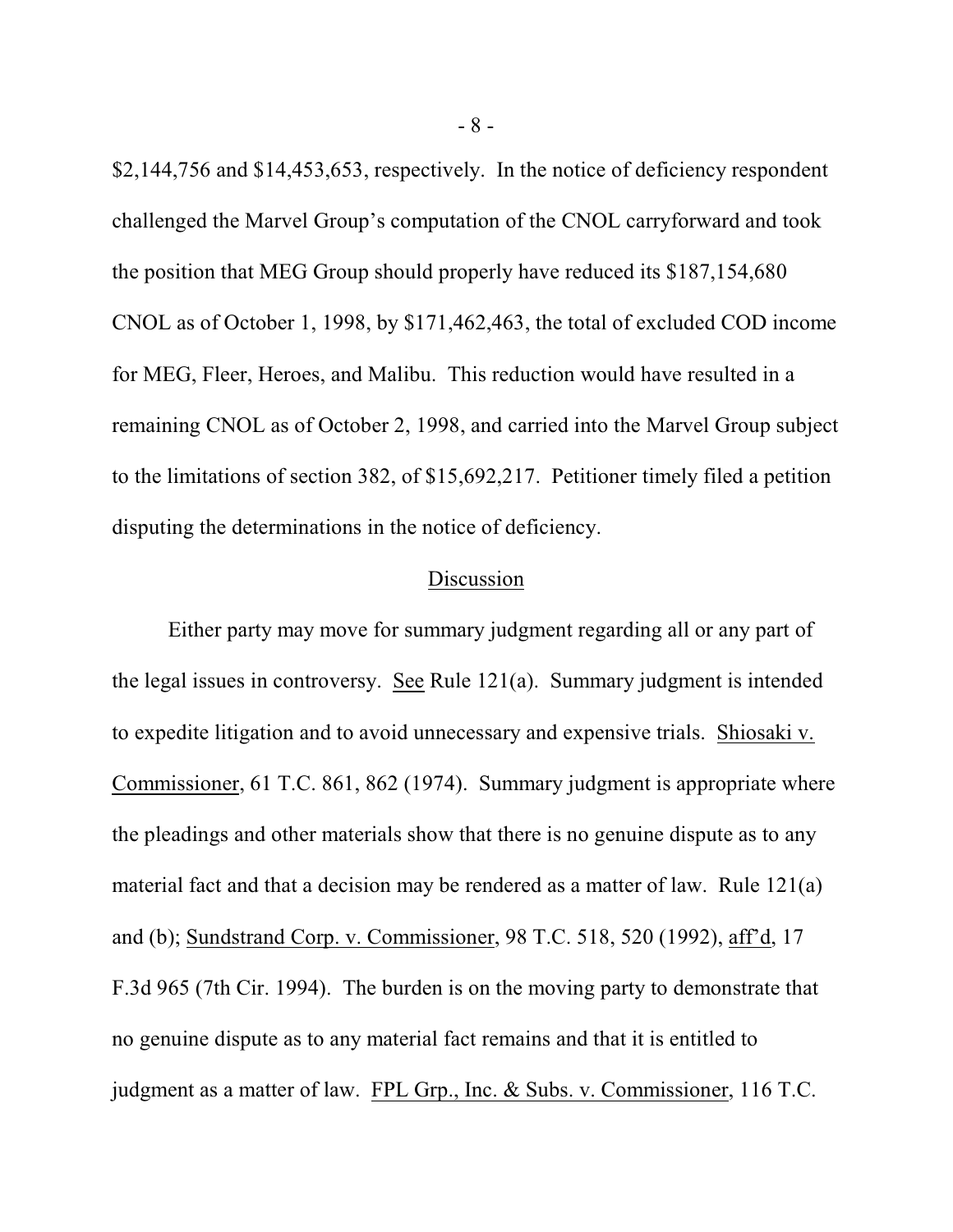73, 74-75 (2001). In deciding whether to grant summary judgment the Court must consider the factual materials and inferences drawn from them in the light most favorable to the nonmoving party. Bond v. Commissioner, 100 T.C. 32, 36 (1993); Naftel v. Commissioner, 85 T.C. 527, 529 (1985). However, the nonmoving party is required "to go beyond the pleadings and by  $* * *$  [its] own affidavits, or by the 'depositions, answers to interrogatories, and admissions on file,' designate 'specific facts showing that there is a genuine issue for trial.'" Celotex Corp. v. Catrett, 477 U.S. 317, 324 (1986); see also Rauenhorst v. Commissioner, 119 T.C. 157, 175 (2002); FPL Grp., Inc. & Subs. v. Commissioner, 115 T.C. 554, 559 (2000). Summary judgment is appropriate in the matter sub judice because the parties agree on all material facts and the only dispute we must resolve is one of law.

In MEG Group's short taxable year ending October 1, 1998, four of its consolidated group members realized total COD income of \$171,462,463 resulting from bankruptcy filings under chapter 11. Each of the four MEG Group debtor members excluded the COD income from its respective gross incomes under section  $108(a)(1)(A)$ . MEG Group also had a \$187,154,680 CNOL for its short taxable year ending October 1, 1998. Under section 108(b)(2)(A), MEG Group allocated a portion of the group's CNOL to each of the four MEG Group debtor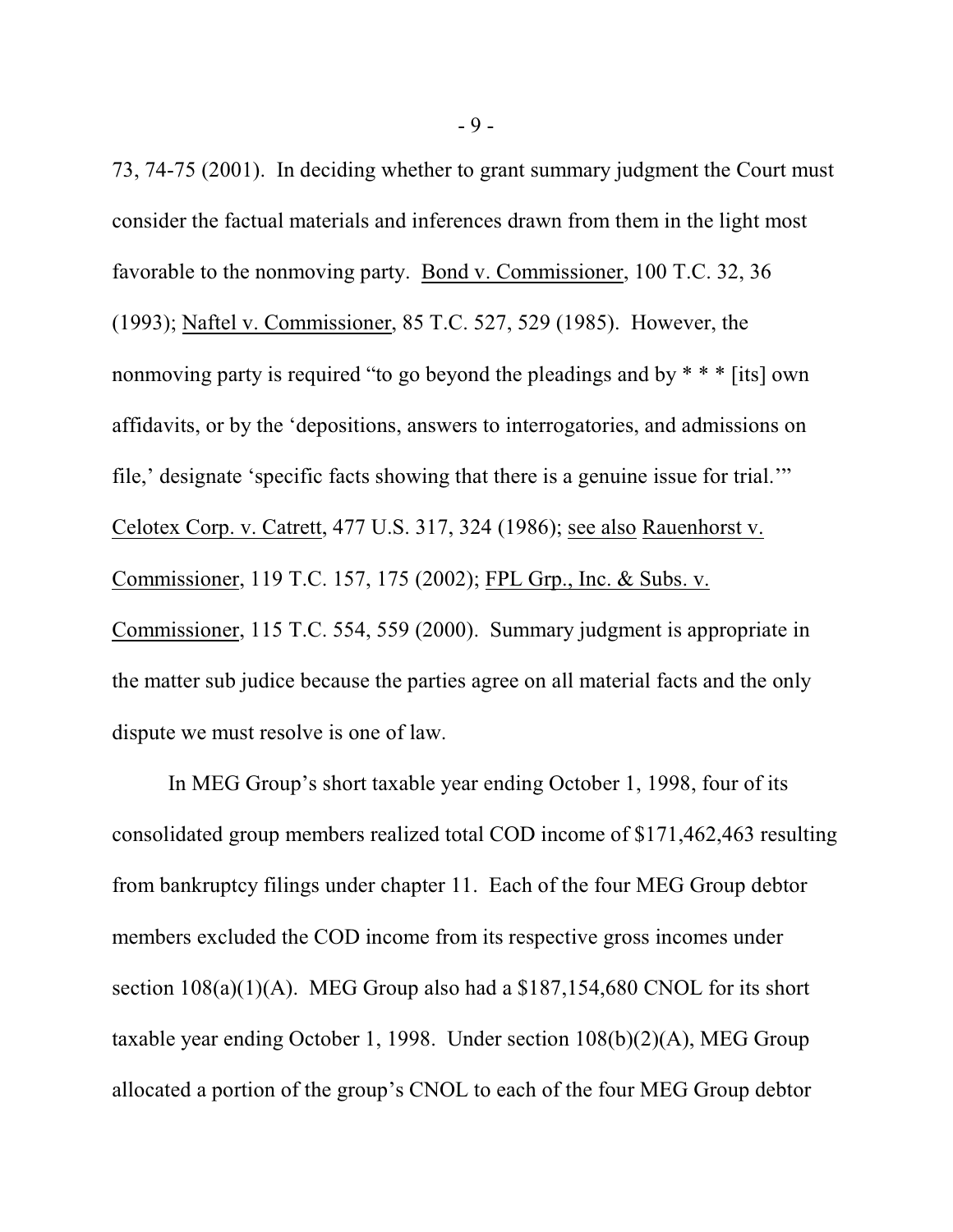members and reduced the allocated CNOL shares by each member's previously excluded COD income. As a result, MEG Group reduced its \$187,154,680 CNOL by \$89,566,469 of the \$171,462,463 in excluded COD income.

The sole issue for decision is whether the NOL subject to reduction under section  $108(b)(2)(A)$  is the entire CNOL of a consolidated group (single-entity approach) or a portion of a consolidated group's CNOL allocable to each group member (separate-entity approach). Respondent argues that the "NOL' that must be reduced under section 108 is the entire CNOL" of a consolidated group. According to respondent, "the MEG Group should properly have reduced its \$187,154,680 CNOL as of October 1, 1998 by \$171,462,463, the total of the excluded COD income for each of Fleer, Heroes, MEG and Malibu resulting in a remaining CNOL as of October 2, 1998 \* \* \* of \$15,692,217." Respondent concludes that this method of tax attribute reduction would have "result[ed] in \$0 of CNOL carryover into the \* \* \* [Marvel Group] consolidated return taxable years ending December 31, 2003 and December 31, 2004."

Petitioner argues that the NOL subject to reduction under section 108(b)(2)(A) is limited to the share of a consolidated group's CNOL allocable to each member entity. Specifically, petitioner asserts that "where a taxpayer that is a member of a consolidated group excluded COD income from gross income during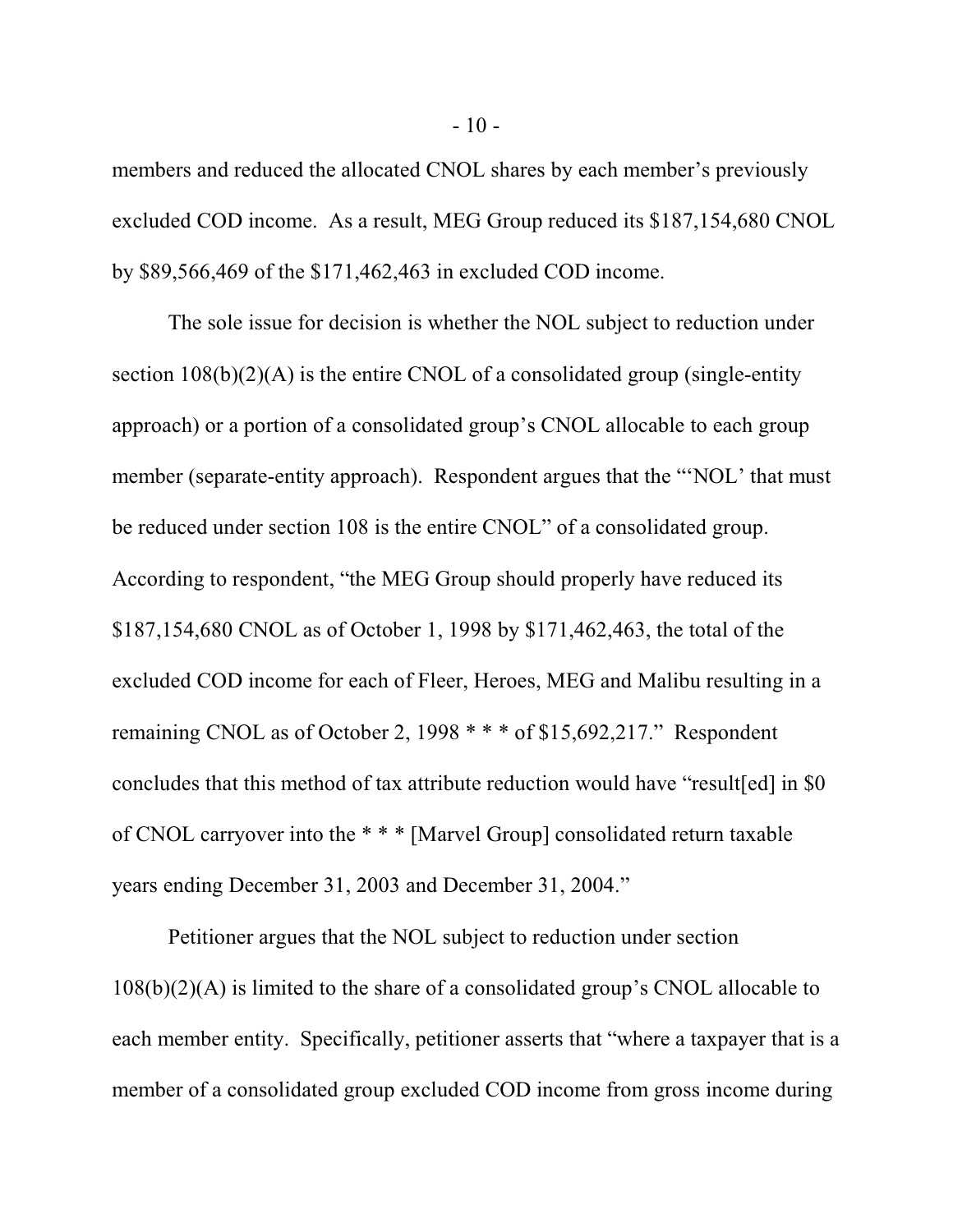a taxable year ended October 1, 1998 pursuant to section 108(a)(1)(A), the 'net operating loss' or 'net operating loss carryover' of the taxpayer that was subject to reduction under section  $108(b)(2)(A)$  was the portion of the CNOL of the consolidated group attributable to such member."

#### 1. Preliminary Matter

In the notice of deficiency respondent challenged MEG Group's use of the separate-entity approach and took the position that MEG Group should properly have reduced its \$187,154,680 CNOL for its short taxable year ending October 1, 1998, by \$171,462,463, the total of excluded COD income for the four MEG Group debtor members. The single-entity approach advocated by respondent would have resulted in a remaining CNOL of \$15,692,217 for MEG Group following its short taxable year ending October 1, 1998. Although the notice of deficiency pertains to petitioner's 2003 and 2004 calendar tax years, the resolution of the instant matter depends on the appropriate method of tax attribute reduction used by MEG Group for its short taxable year ending October 1, 1998. Both parties agree that, if the separate-entity approach is proper pursuant to section 108(b)(2)(A), petitioner is not liable for any income tax deficiencies for 2003 and 2004. On the other hand, the parties agree that if the single-entity approach is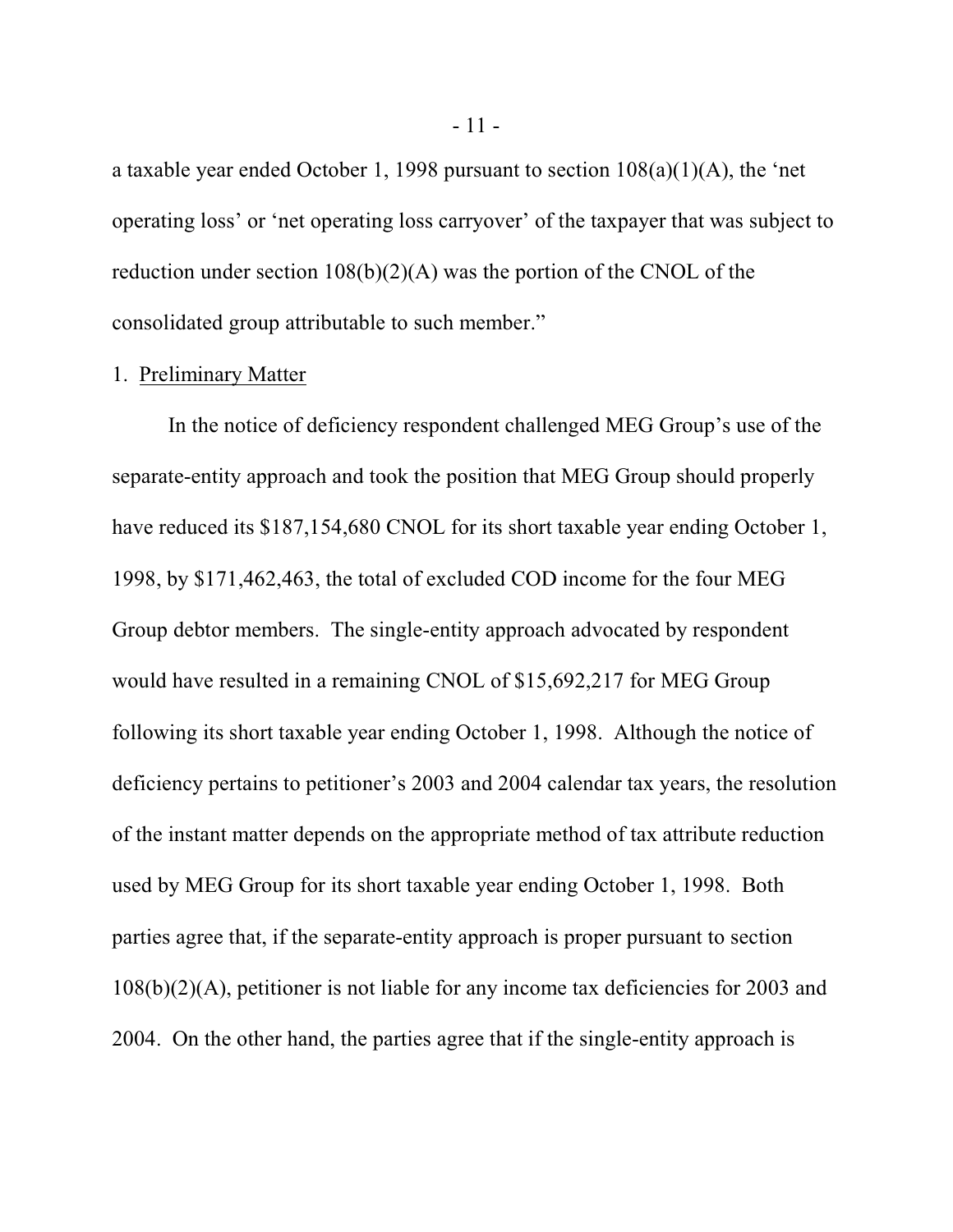proper pursuant to section  $108(b)(2)(A)$ , petitioner is liable for the additional tax as set forth in the notice of deficiency.

Section 172(e) provides that "[i]n determining the amount of any net operating loss carryback or carryover to any taxable year, the necessary computations involving any other taxable year shall be made under the law applicable to such other taxable year." The law governing the instant matter is the law applicable for the year in which the COD income was excluded by MEG, Fleer, Heroes, and Malibu. See Laney v. Commissioner, T.C. Memo. 1997-403, 1997 Tax Ct. Memo LEXIS 484, at \*32 ("[T]he nature and amount of the carryover item is determined and redetermined under the law in effect for the year in which the carryover item arose  $* * *$  rather than the year(s) to which the carryover item is carried."), aff'd without published opinion, 168 F.3d 482 (4th Cir. 1999). Accordingly, the resolution of this case will be based on the relevant law in effect for petitioner's short taxable year ending October 1, 1998.

#### 2. Applicable Law

Section 61(a) generally defines gross income as "all income from whatever source derived". This includes income from the "discharge of indebtedness". Sec. 61(a)(12); see also Gitlitz v. Commissioner, 531 U.S. 206, 213 (2001). Section 108(a) provides certain exceptions to this general rule. One of these exceptions

- 12 -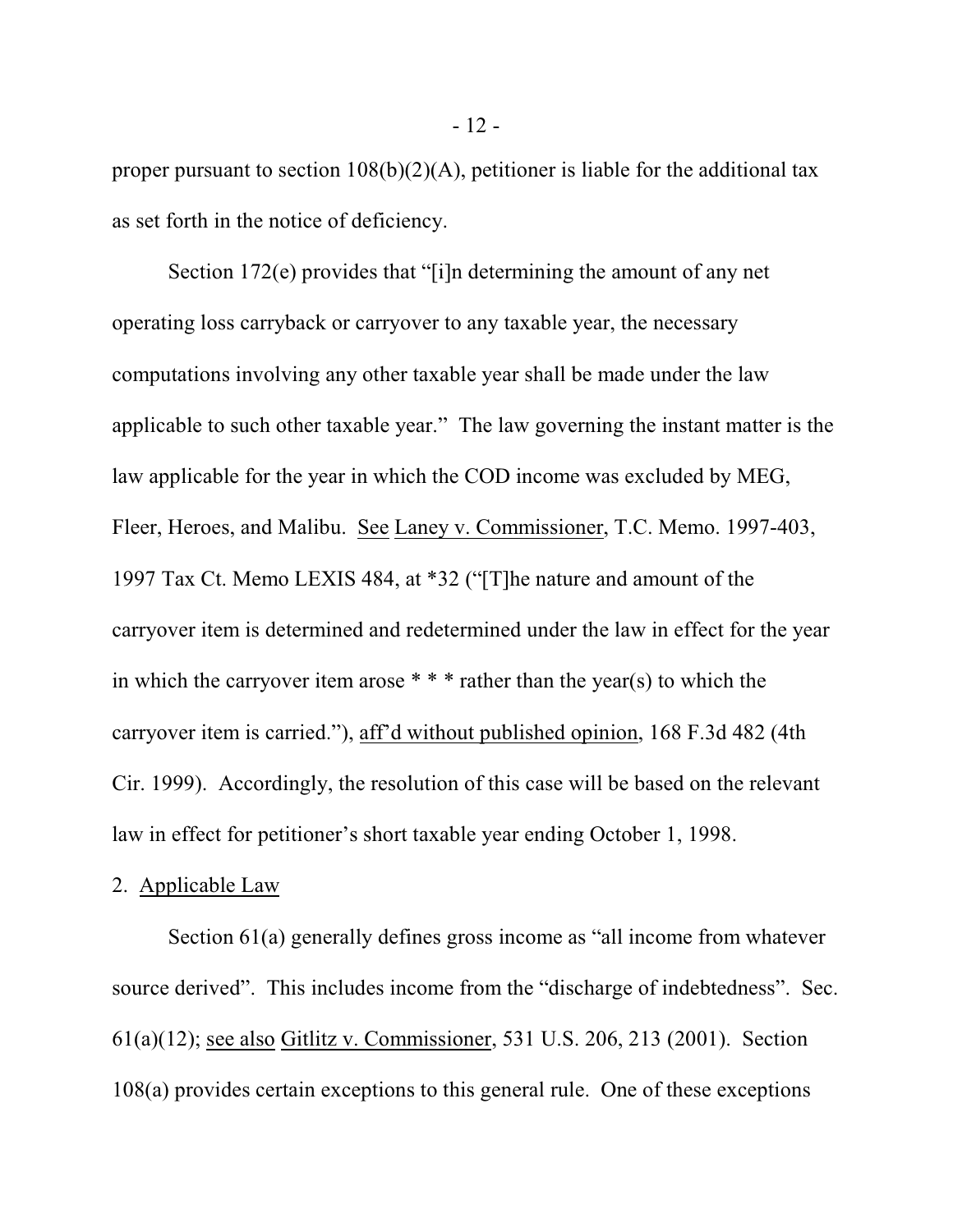provides that COD income is excluded from the taxpayer's gross income if "the discharge occurs in a title 11 case".<sup>4</sup> Sec.  $108(a)(1)(A)$ . However, the price of exclusion is that certain of the taxpayer's favorable tax attributes must be reduced to the extent of the excluded COD income. Section 108(b) provides, in pertinent part:

SEC. 108(b). Reduction of Tax Attributes.--

(1) In general.--The amount excluded from gross income under subparagraph  $(A)$ ,  $(B)$ , or  $(C)$  of subsection  $(a)(1)$  shall be applied to reduce the tax attributes of the taxpayer as provided in paragraph (2).

(2) Tax attributes affected; order of reduction.--Except as provided in paragraph (5), the reduction referred to in paragraph (1) shall be made in the following tax attributes in the following order:

> (A) NOL.--Any net operating loss for the taxable year of the discharge, and any net operating loss carryover to such taxable year.

Both parties agree that, pursuant to section  $108(a)(1)(A)$ , MEG, Fleer,

Heroes, and Malibu correctly excluded their portions of \$171,462,463 of COD

income from their respective gross incomes for the short taxable year ending

October 1, 1998. The parties also agree that MEG Group had a \$187,154,680

CNOL for its short taxable year ending October 1, 1998. However, the parties

<sup>&</sup>lt;sup>4</sup>Title 11 governs bankruptcy cases.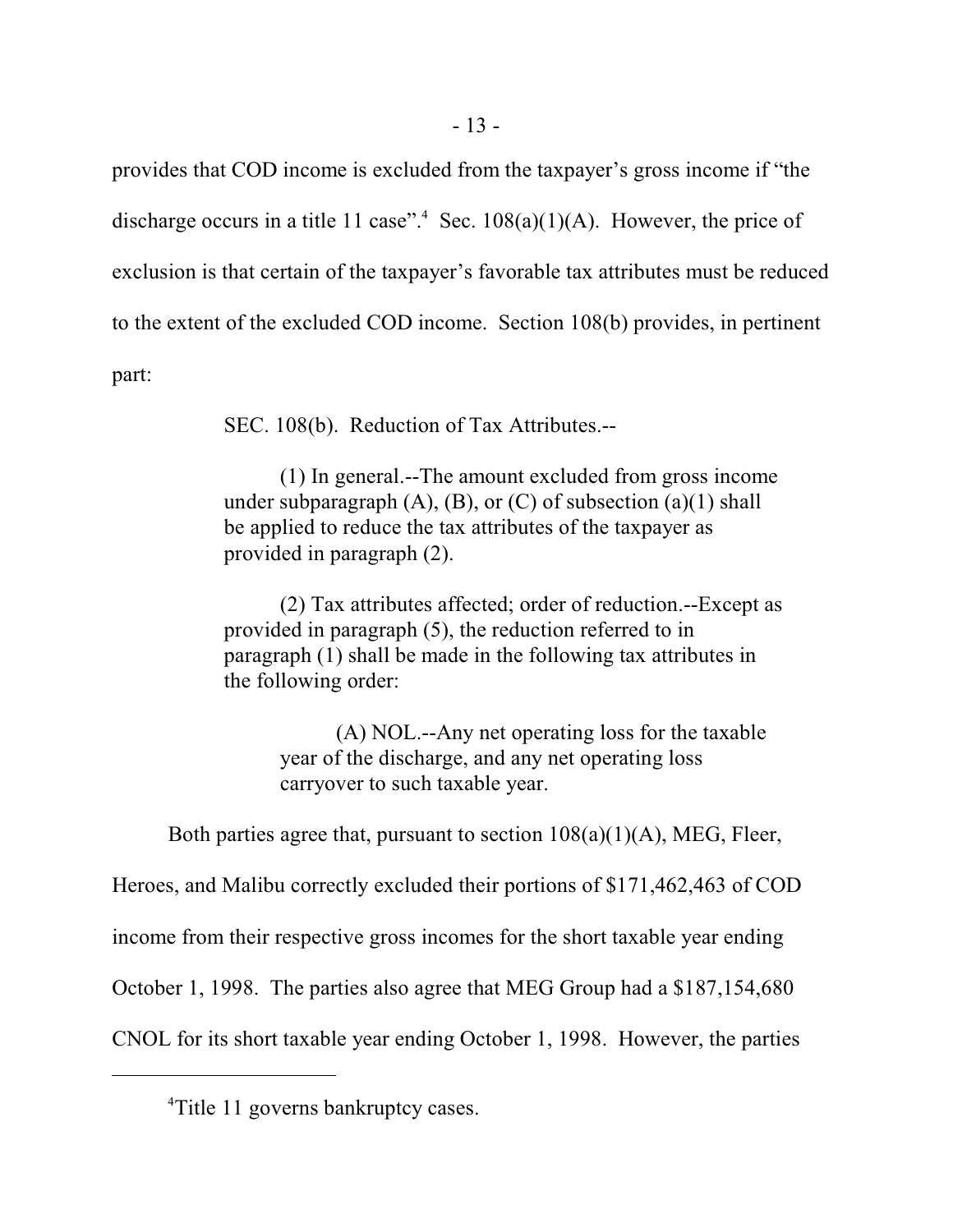disagree over what constitutes a taxpayer's NOL under section 108(b)(2)(A) when that taxpayer is a member of a consolidated group. Respondent contends that the NOL subject to reduction is the consolidated group's entire CNOL. Petitioner contends that the NOL subject to reduction is an allocable portion of CNOL attributable to each member of the consolidated group. Whether the NOL to be reduced under section 108(b)(2)(A) is the entire CNOL or an allocable portion of the CNOL is the sole issue for resolution in this case.

### 3. United Dominion

To resolve the issue in this case we must determine whether a consolidated group can allocate and apportion its CNOL to its consolidated group members so that each member can have a separate NOL subject to reduction under section 108. Respondent's primary position is that consolidated group members are prohibited from having separate NOLs unless specifically authorized to do so by a provision of the consolidated return regulations. Respondent asserts that "[t]he question of whether members of a consolidated group have separate NOLs was considered and decided by the Supreme Court in United Dominion Indus., Inc. v. \* \* \* [United States], 532 U.S. 822 (2001)". Petitioner contends that United Dominion "addressed an entirely different question than the issue before this Court, a question that had nothing to do with section 108."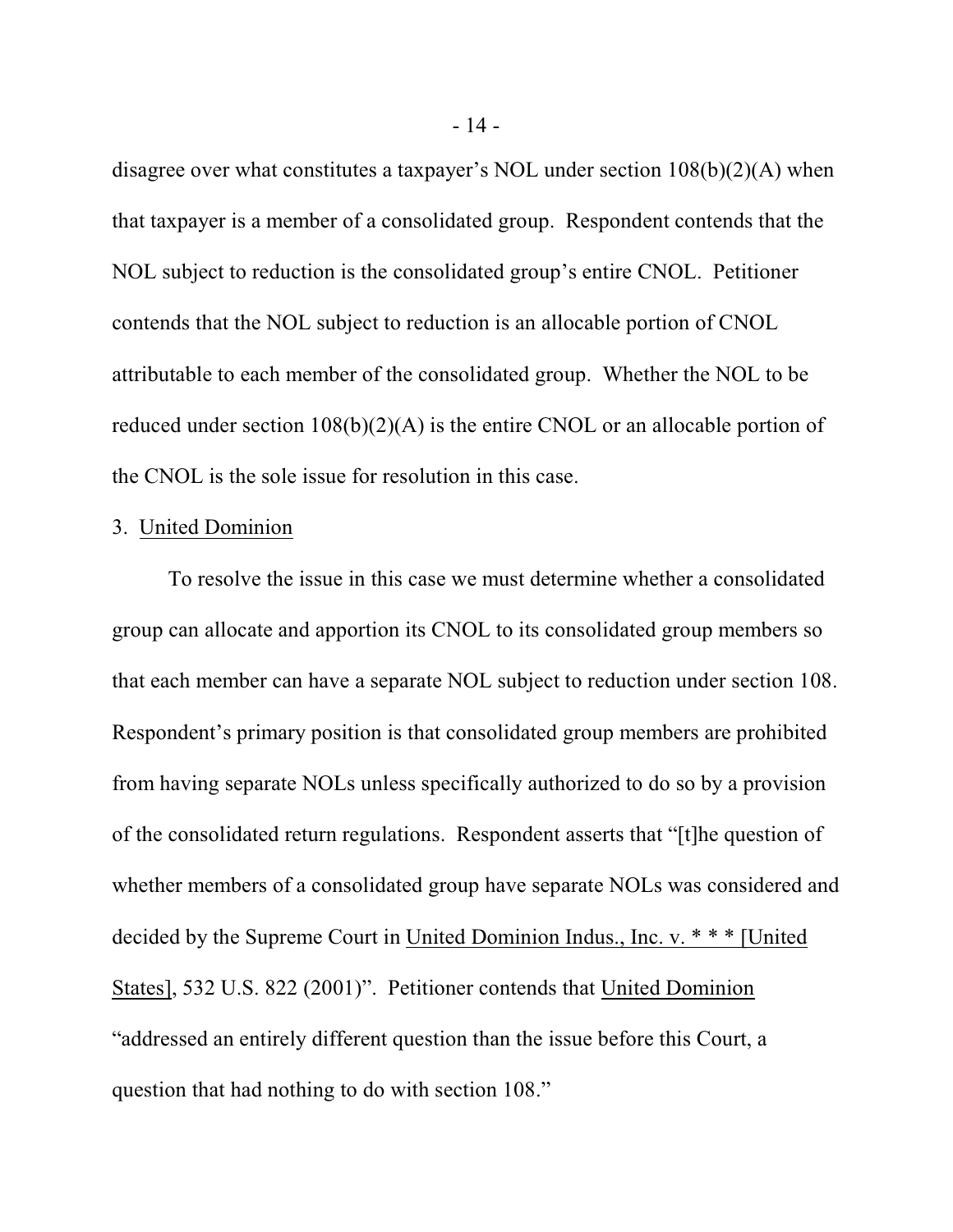United Dominion involved the appropriate method for calculating product liability losses (PLL) of an affiliated group of corporations that elected to file a consolidated return. For the years at issue in United Dominion (i.e., 1983-1986), section 172 allowed PLLs to be carried back 10 years rather than the 3 years generally permitted for normal NOLs. A taxpayer's PLL was defined in section  $172(j)(1)$  as the lesser of: (1) the taxpayer's NOL for the year and (2) the taxpayer's allowable deductions attributable to product liability expenses (PLE). In other words, a taxpayer's PLL was the total of its PLEs, limited to the amount of its NOL. United Dominion, 532 U.S. at 825.

The issue presented in United Dominion was how to calculate the PLL of a consolidated group eligible for the 10-year carryback under section 172. The Government argued that the PLL of a consolidated group member should be determined using a "'separate-member' approach" (i.e., comparing each group member's PLEs to that member's separate NOL). Id. at 828, 831. The Government proposed that a group member's negative separate taxable income should serve as a proxy for that member's separate NOL. Id. Pursuant to this approach, PLEs "incurred by an affiliate with positive separate taxable income cannot contribute to a PLL eligible for 10-year carryback." Id. at 828. Therefore,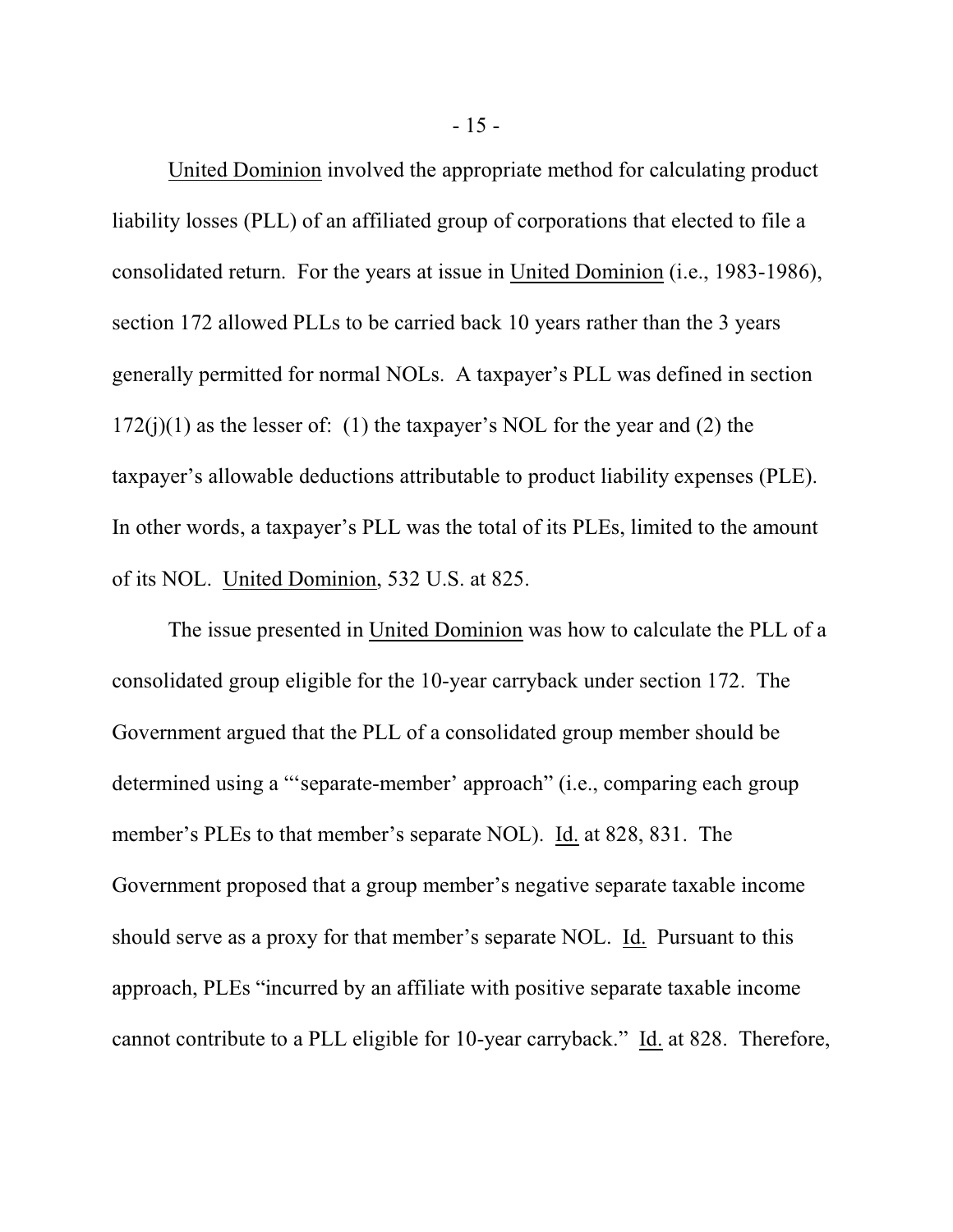under the Government's methodology, the taxpayer would have been prevented from taking full advantage of certain group members' PLEs.

The taxpayer argued that the PLLs for a consolidated group should be determined using a "'single-entity' approach" (i.e., comparing the consolidated group's CNOL to the aggregate PLEs of the group members). Id. at 827. The single-entity approach benefited the taxpayer in United Dominion because its CNOL exceeded its aggregate PLEs in each of the years at issue, thus making all PLEs eligible for a 10-year carryback.

The Supreme Court began its opinion by rejecting the Government's argument that a consolidated group member's separate taxable income acts as a "surrogate" for a separate NOL, thereby allowing a group member's separate taxable income to be compared with its PLEs in order to determine a separate PLL.<sup>5</sup> Id. at 831-832. The Court explained portions of the consolidated return regulations pertaining to consolidated taxable income and CNOL as follows:

<sup>&</sup>lt;sup>5</sup>The Court explained that a consolidated group member's separate taxable income "excludes several items that an individual taxpayer would normally account for in computing income or loss, but which an affiliated group may tally only at the consolidated level, such as capital gains and losses, charitablecontribution deductions, and dividends-received deductions." United Dominion Indus., Inc. v. United States, 532 U.S. 822, 832 (2001). This causes a group member's separate taxable income to be inflated by eliminating certain deductions or deflated by eliminating certain items of income such as capital gains. Id.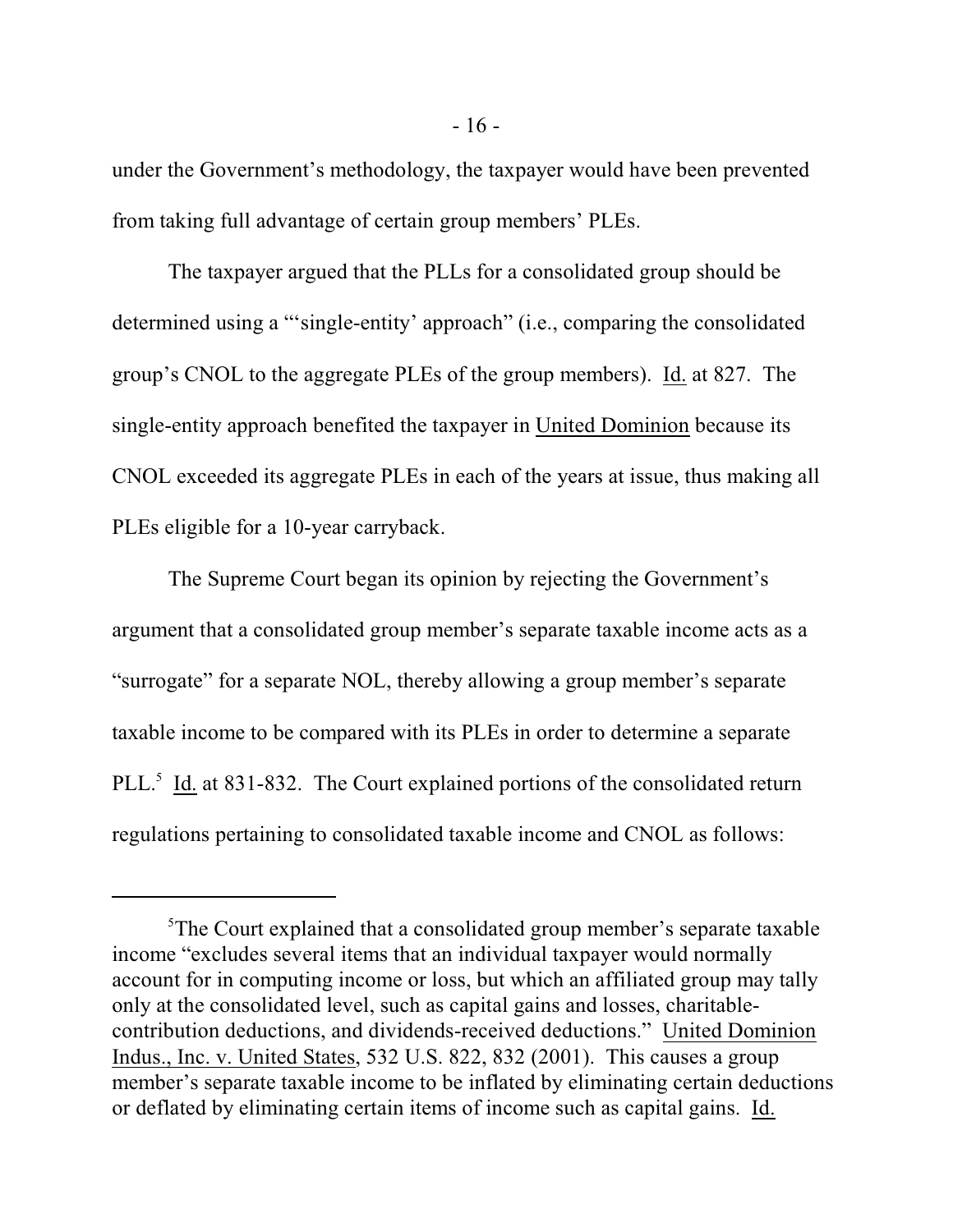Under Treas. Regs. §§1.1502-11(a) and 1.1502-21(f), an affiliated group's "consolidated taxable income" (CTI), or, alternatively, its "consolidated net operating loss" (CNOL), is determined by "taking into account" several items. The first is the "separate taxable income" (STI) of each group member. A member's STI (whether positive or negative) is computed as though the member were a separate corporation (i.e., by netting income and expenses), but subject to several important "modifications." Treas. Reg. § 1.1502- 12. These modifications require a group member calculating its STI to disregard, among other items, its capital gains and losses, charitable-contribution deductions, and dividends-received deductions. Ibid. These excluded items are accounted for on a consolidated basis, that is, they are combined at the level of the group filing the single return, where deductions otherwise attributable to one member (say, for a charitable contribution) can offset income received by another (from a capital gain, for example). Treas. Regs. §§ 1.1502-11(a)(3) to (8); 1.1502-21(f)(2) to (6). A consolidated group's CTI or CNOL, therefore, is the sum of each member's STI, plus or minus a handful of items considered on a consolidated basis.

# United Dominion, 532 U.S. at 826.

The Supreme Court ultimately agreed with the taxpayer, holding (8 to 1) that a "group's product liability loss must be figured on a consolidated basis in the first instance, and not by aggregating product liability losses separately determined company by company." Id. at 824. In arriving at this conclusion the Court examined the consolidated return regulations and emphasized that "the Code and regulations governing affiliated groups of corporations filing consolidated returns provide only one definition of NOL: 'consolidated' NOL". Id. at 829. The Court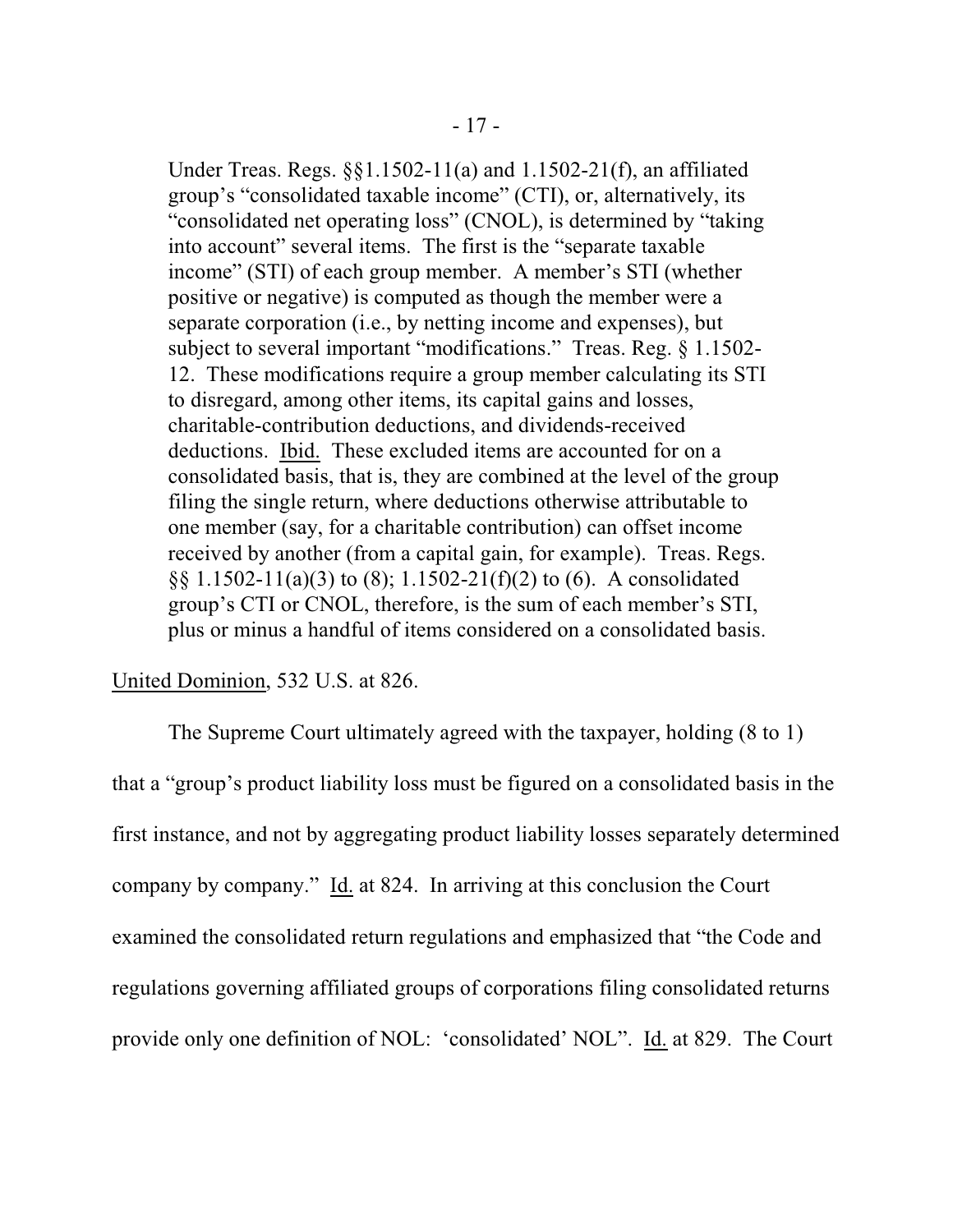also instructed that a generally applicable concept of a separate NOL in the

consolidated return context "simply does not exist." Id. at 830.

The Court's analysis was as follows:

The first step in applying the definition and methodology of PLL to a taxpayer filing a consolidated return thus requires the calculation of NOL. As  $**$  [the taxpayer] correctly points out, the Code and regulations governing affiliated groups of corporations filing consolidated returns provide only one definition of NOL: "consolidated" NOL, see Treas. Reg.  $\S 1.1502-21(f)$ . There is no definition of separate NOL for a member of an affiliated group. Indeed, the fact that Treasury Regulations do provide a measure of separate NOL in a different context, for an affiliated corporation as to any year in which it filed a separate return, infra, at 832-834, underscores the absence of such a measure for an affiliated corporation filing as a group member. Given this apparently exclusive definition of NOL as CNOL in the instance of affiliated entities with a consolidated return (and for reasons developed below, infra, at 834-838) we think it is fair to say, as  $***$  [the taxpayer] says, that the concept of separate NOL "simply does not exist." Brief for Petitioner 15. The exclusiveness of NOL at the consolidated level as CNOL is important here for the following reasons. The Code's authorization of consolidated group treatment contains no indication that for a consolidated group the essential relationship between NOL and PLL will differ from their relationship for a conventional corporate taxpayer. Nor does any Treasury Regulation purport to change the relationship in the consolidated context. If, then, the relationship is to remain essentially the same, the key to understanding it lies in the regulations' definition of net operating loss exclusively at the consolidated level. Working back from that, PLEs should be considered first in calculating CNOL, and they are: because any PLE of an affiliate affects the calculation of its STI, that same PLE necessarily affects the CTI or CNOL in exactly the same way, dollar for dollar. And because, by definition, there is no NOL measure for a consolidated return group or any affiliate except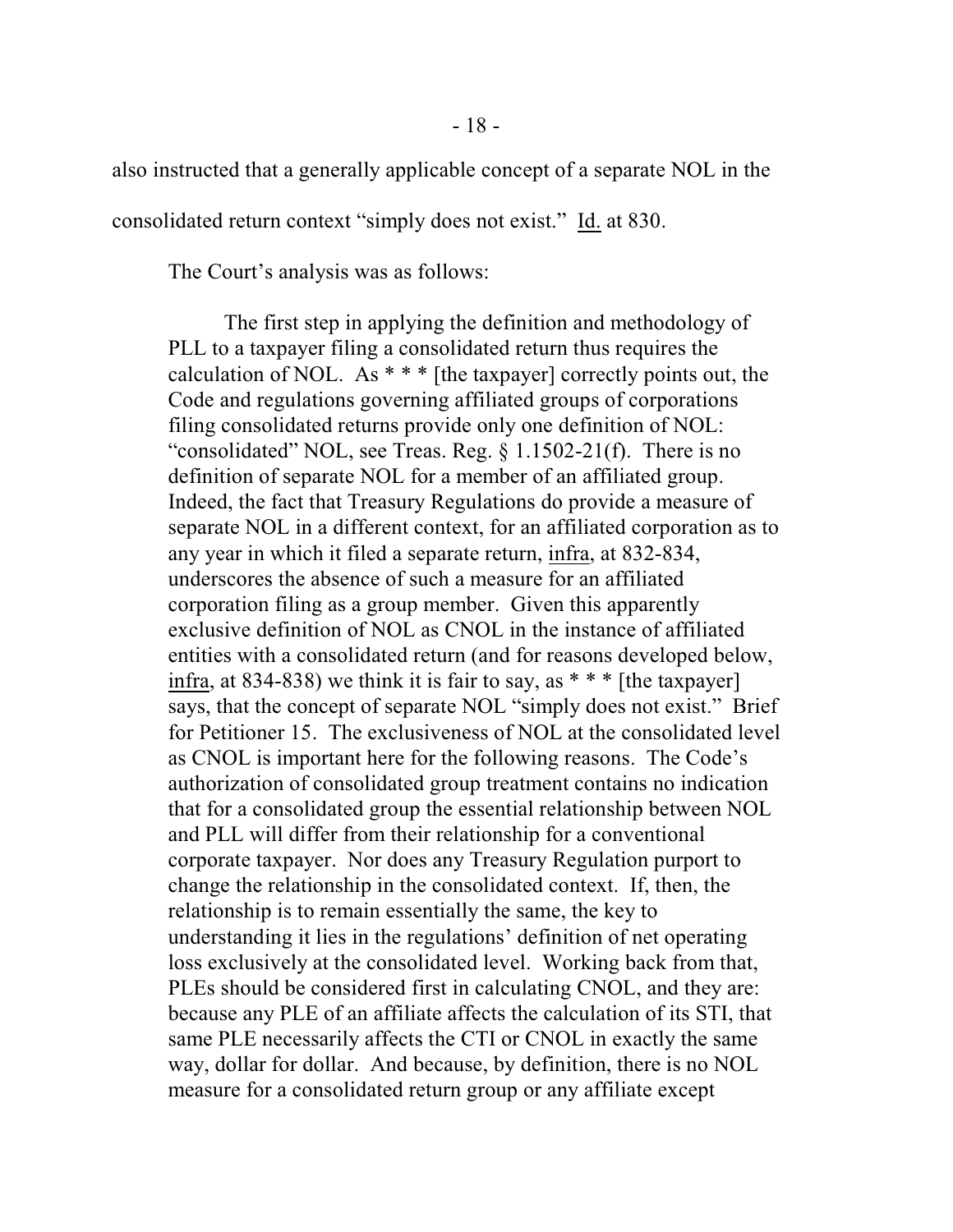CNOL, PLEs cannot be compared with any NOL to produce PLL until CNOL has been calculated. Then, and only then in the case of the consolidated filer, can total PLEs be compared with a net operating loss. In sum, comparable treatment of PLL in the instances of the usual corporate taxpayer and group filing a consolidated return can be achieved only if the comparison of PLEs with a limiting loss amount occurs at the consolidated level after CNOL has been determined. This approach resting on comparable treatment has a further virtue entitled to some weight in case of doubt: it is (relatively) easy to understand and to apply.

[United Dominion, 532 U.S. at 829-831; fn. ref. omitted.]

The Court also examined section 1.1502-79(a)(3), Income Tax Regs., which apportions a consolidated group's CNOL to members of the group for the purpose of carrying back losses to separate return years.<sup>6</sup> The Court acknowledged that section 1.1502-79(a)(3), Income Tax Regs., provides a close analogy for a separate member NOL but found that this regulation applies only narrowly to determine carryback and carryforward NOLs to separate return years in which the member was not part of the consolidated group. The Court reasoned that, because no carrybacks to separate return years were at issue, section 1.1502-79(a)(3), Income

 ${}^{6}$ Sec. 1.1502-79(a)(3), Income Tax Regs., is the precursor to sec. 1.1502-21(b)(2)(iv), Income Tax Regs., and allows for the allocation or apportionment of CNOL in limited circumstances. Under this regulation the amount of CNOL that is apportioned to a consolidated group member is the amount attributable to the member, which is the group's CNOL multiplied by a fraction. The numerator of the fraction is the separate NOL of the member, and the denominator is the sum of the separate NOLs of all group members in such year having such losses.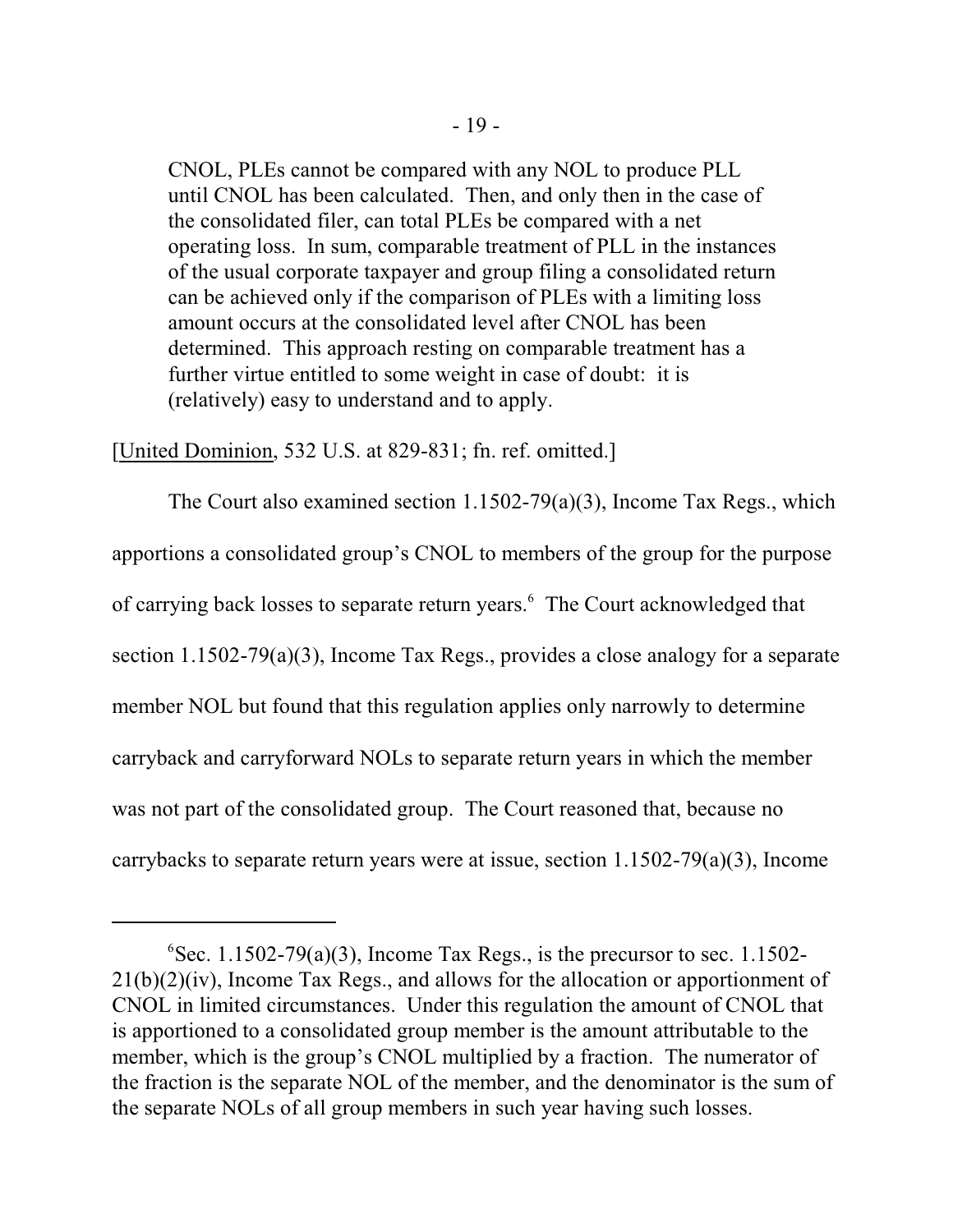Tax Regs., was inapplicable in calculating the taxpayer's PLL using the separateentity approach. Id. at 833. In describing the inapplicability of the apportionment rules, the Court stated that section 1.1502-79(a)(3), Income Tax Regs., "unbakes the cake for only one reason, and that reason has no application here." Id.

Petitioner's argument that United Dominion addresses an issue distinctly different from tax attribute reduction under section 108 fails to recognize that the Supreme Court's decision concerning the proper computation of a consolidated group's PLL could only have been reached by first determining whether members of a consolidated group have separate NOLs. We agree with petitioner that United Dominion concerned the application of PLL carryback rules in the consolidated group context. However, a central prerequisite to the Supreme Court's decision in United Dominion was the legal determination of whether separate NOLs exist for consolidated group members where no specific rule provides authority for NOL computation on a separate-entity basis.

Despite the fact that the matter currently before the Court involves the application of section  $108(b)(2)(A)$ --rather than section 172--the critical issue is identical to that in United Dominion: whether the pre-2003 consolidated return regulations allow for the separate-entity approach. The Supreme Court in United Dominion concluded that a consolidated group member cannot have a separate

- 20 -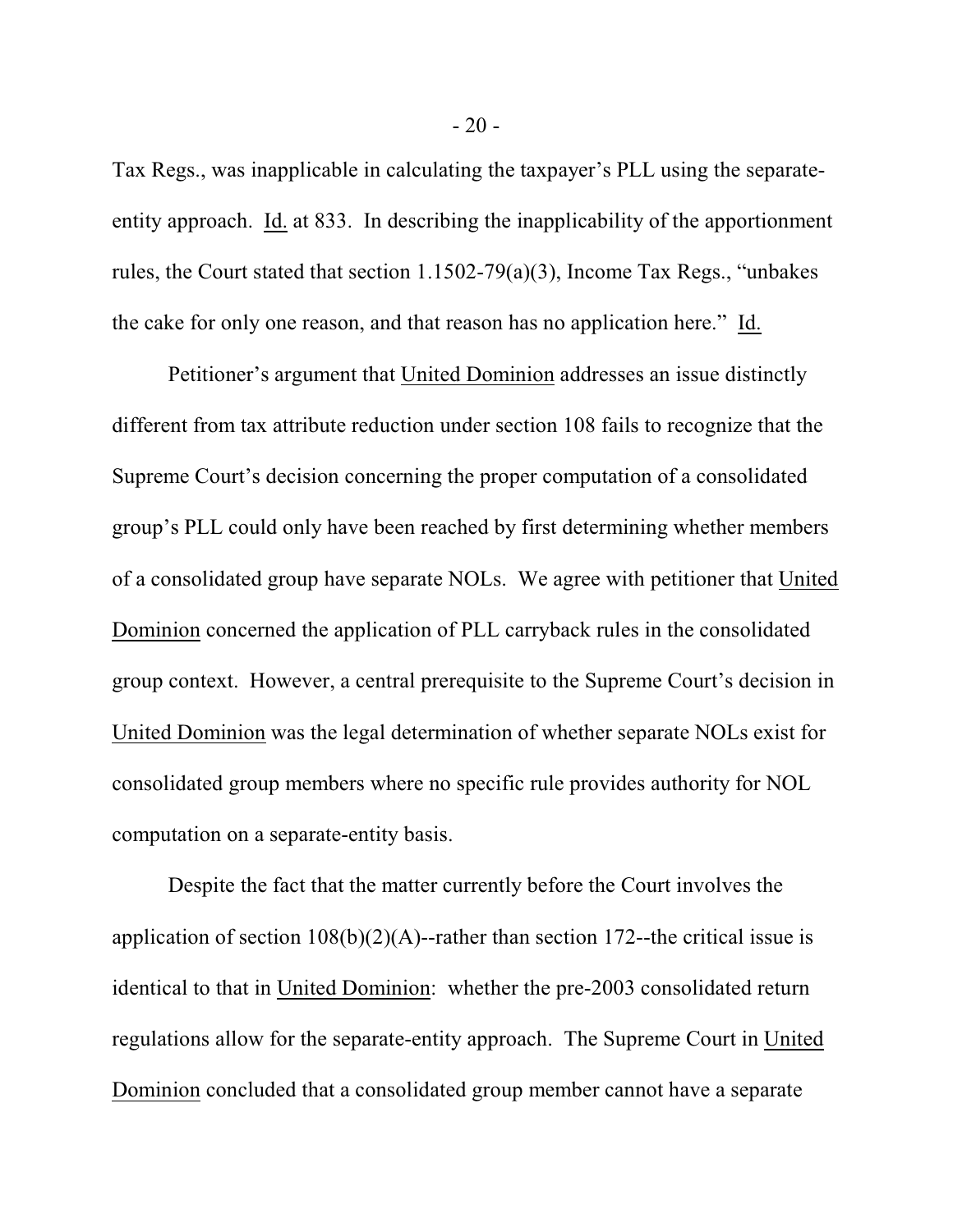NOL for a consolidated return year unless a specific consolidated return regulation allocates and apportions part of the CNOL to that member. No such regulation existed for petitioner's short taxable year ending October 1, 1998, and therefore the proper NOL subject to reduction under section  $108(b)(2)(A)$  is petitioner's CNOL. In applying the Supreme Court's holding in United Dominion to the matter currently before us, we conclude that the NOL subject to reduction under section 108(b)(2)(A) for petitioner's short tax year ending October 1, 1998, is the consolidated group's CNOL.

### 4. Petitioner's Arguments

### a. Statutory Language

Despite our conclusion above that United Dominion is dispositive in the instant matter, we nonetheless will address petitioner's remaining arguments. Petitioner argues that the "clear and unambiguous" language of section 108 pertains exclusively to the individual members of a consolidated group. According to petitioner, the words "the taxpayer" in both section  $108(b)(1)$  and  $(2)$ "refer[s] only to the debtor member [of a consolidated group] that has excluded COD income as a result of that member's bankruptcy." Petitioner therefore reasons that "the tax attributes" subject to reduction under section  $108(b)(2)(A)$ cannot include the CNOL of the entire affiliated group because "the CNOL is not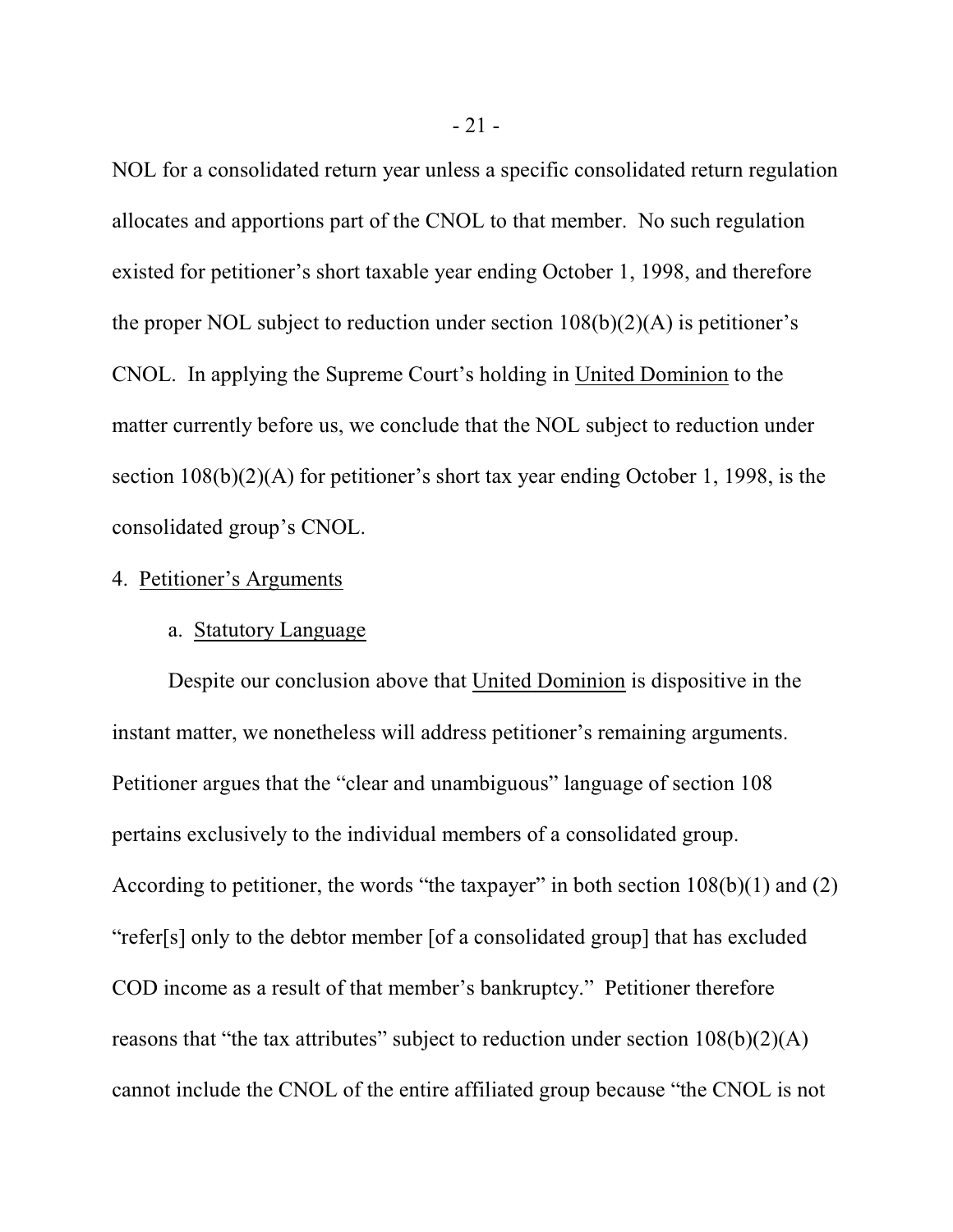an attribute belonging to an individual member of a consolidated group, and thus cannot be what is reduced under section 108(b)."

Respondent does not dispute that "the statutory language appears to have been written with stand-alone companies in mind." However, respondent contends that "this is a common statutory construct, because Congress delegated authority to the Secretary to promulgate regulations that would make the adjustments necessary to apply general Code provisions to groups filing consolidated returns."

When the relevant statutory language is clear and unambiguous and the statutory scheme is coherent and consistent, the Court's function is to apply the statute as written and according to its terms. Robinson v. Shell Oil Co., 519 U.S. 337, 340 (1997); Fernandez v. Commissioner, 114 T.C. 324, 329-330 (2000). The statute must be read as a whole, and the meaning of a particular portion of a statutory provision must be determined with reference to its context. See FDA v. Brown & Williamson Tobacco Corp., 529 U.S. 120, 133 (2000). If a statute is ambiguous or silent, we may look to the statute's legislative history in an attempt to determine congressional intent. Burlington N. R.R. v. Okla. Tax Comm'n, 481 U.S. 454, 461 (1987); Fernandez v. Commissioner, 114 T.C. at 329-330.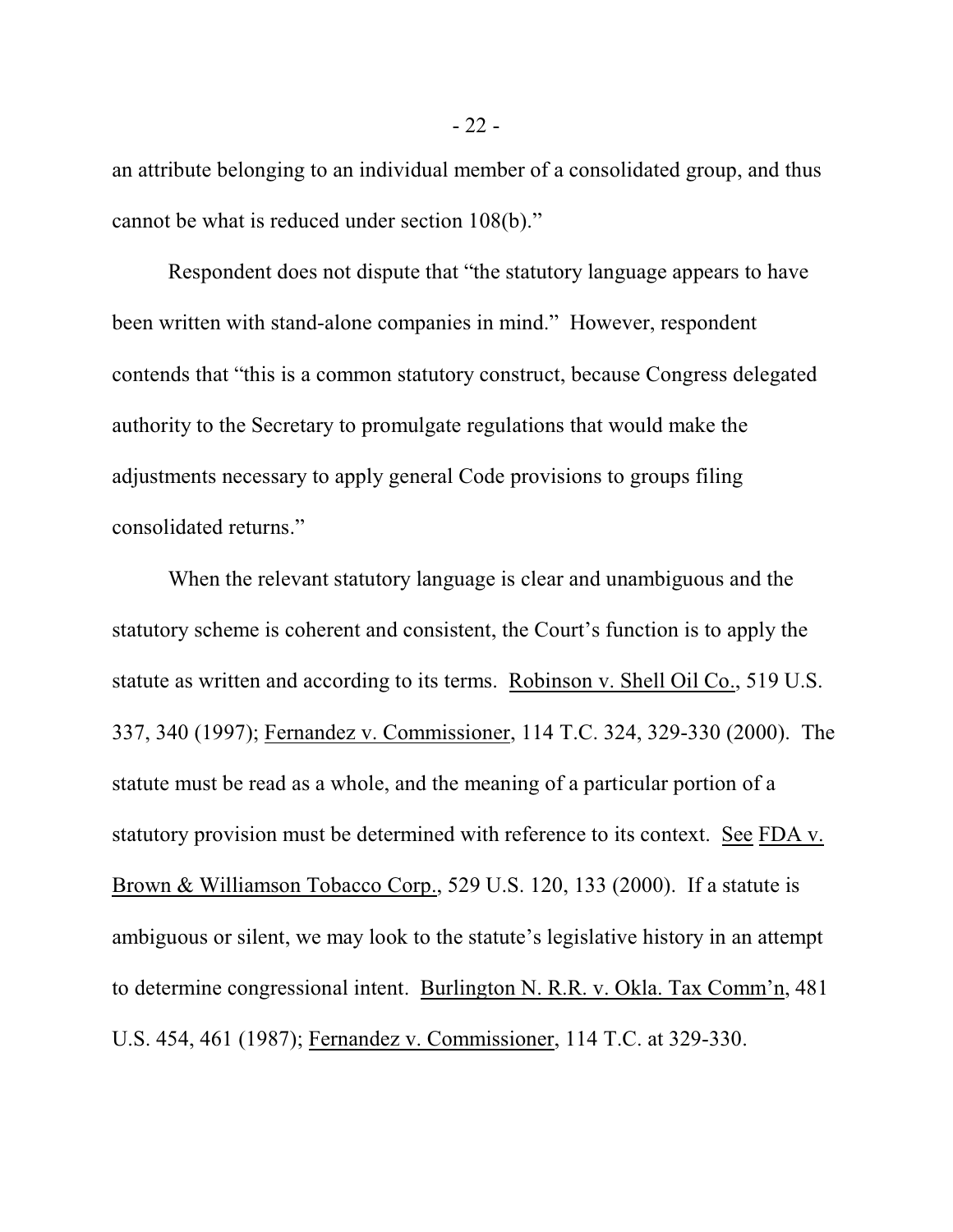Section  $108(a)(1)(A)$  provides, in pertinent part, that "[g]ross income does not include any amount which (but for this subsection) would be includible in gross income by reason of the discharge (in whole or in part) of indebtedness of the taxpayer if  $***$  the discharge occurs in a title 11 case". (Emphasis added.) Section 108(b)(1) further provides that "[t]he amount excluded from gross income \* \* \* shall be applied to reduce the tax attributes of the taxpayer". (Emphasis added.) Absent an election under section  $108(b)(5)$ ,<sup>7</sup> the taxpayer must first reduce "[a]ny net operating loss for the taxable year of the discharge, and any net operating loss carryover to such taxable year." Sec. 108(b)(2)(A). Because MEG Group did not make an election under section 108(b)(5), the first tax attributes subject to reduction are MEG Group's current year and carryover NOLs.

Ordinarily, a corporation that is not a member of a consolidated group computes its NOL on a stand-alone basis. Thus, where a corporation with excluded COD income is not a member of a consolidated group, the NOL to be reduced is clear. However, section 108 does not lend this degree of clarity to the consolidated return scenario. Although we agree with the parties that section 108 appears to have been written in contemplation of stand-alone entities, nowhere

 $A$  taxpayer can elect to reduce the basis of any depreciable property by the amount of debt discharged before reducing the amounts of any other tax attributes. Sec. 108(b)(5). MEG Group did not make such an election.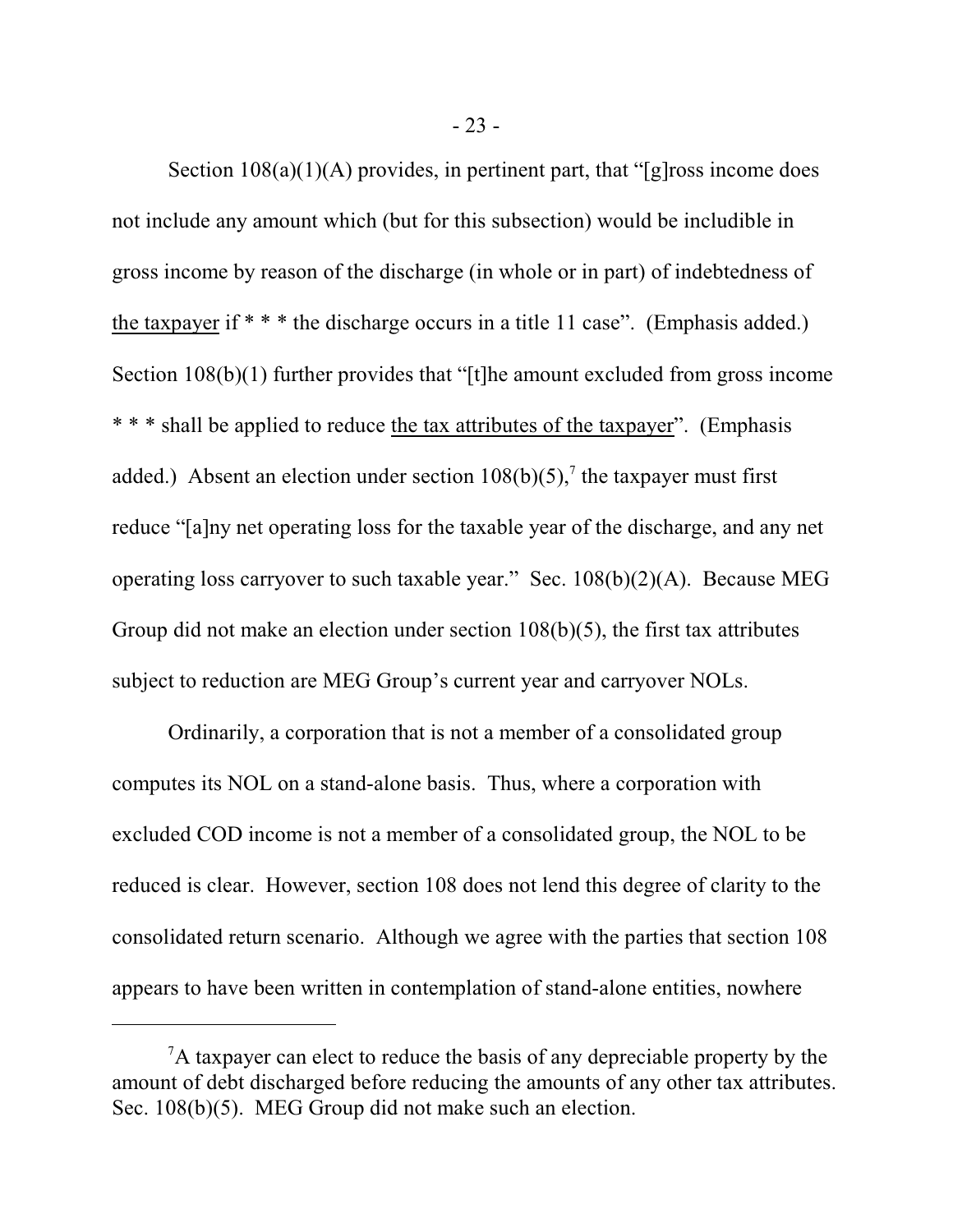does the statute specifically define "the taxpayer" as either a member entity of a consolidated group or the consolidated group as a whole. Furthermore, section 108 does not articulate whether the "tax attributes" subject to reduction are those at the consolidated level or are those allocable to each member entity.

Although the legislative history of section 108(b) does not include any specific indication of legislative intent concerning the application of section 108(b)(2)(A) to consolidated groups, it does provide insight into the general purpose of section 108(b). The report of the Senate Committee on Finance states that section 108 is

intended to carry out the Congressional intent of deferring, but eventually collecting within a reasonable period, tax on ordinary income realized from debt discharge. Thus in the case of a bankrupt or insolvent debtor, the debt discharge amount is applied to reduce the taxpayer's net operating losses and certain other tax attributes, unless the taxpayer elects to apply the amount first to reduce basis in depreciable assets. \* \* \*

S. Rept. No. 96-1035, at 10-11 (1980), 1980-2 C.B. 620, 625. In a notice of proposed rulemaking, the Department of the Treasury succinctly summarized this legislative history as follows:

The legislative history of the Bankruptcy Tax Act states that the exclusion of discharge of indebtedness (COD income) from gross income under section 108 is intended to promote a debtor's fresh start. S. Rep. No. 1035, 96th Cong., 2d Sess. 10 (1980), 1980-2 C.B. 620, 624; H.R. Rep. No. 833, 96th Cong.., 2d Sess. 11 (1980). The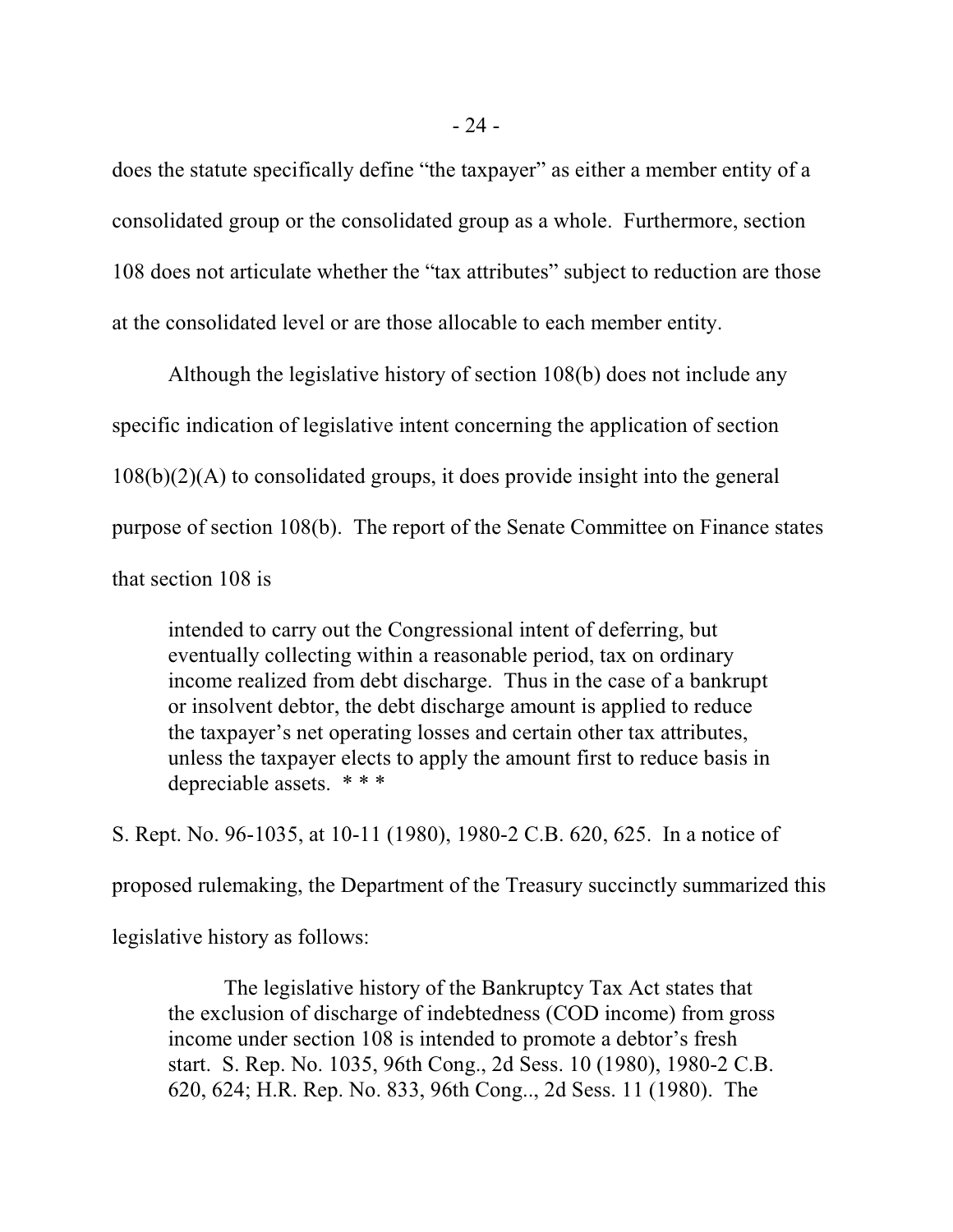exclusion provided by the statute generally operates, however, to defer, rather than eliminate, income from discharge of indebtedness.

62 Fed. Reg. 955, 956 (Jan. 7, 1997).

To minimize the potential for permanent exclusion, a consolidated group member that excludes COD income must reduce tax attributes which would otherwise be available to offset its income. A consolidated group's CNOL is a favorable tax attribute that consolidated group members share. In order for the legislative objective of deferral to be accomplished while the group is intact, attribute reduction must be applied to the CNOL as a whole and not some lesser portion deemed attributable to the debtor member. MEG Group's apportionment of its CNOL to its consolidated group members for purposes of section 108(b) attribute reduction produced a result that was inconsistent with the intent of Congress to defer, rather than permanently eliminate, COD income. Thus, our decision that United Dominion prohibits the separate-entity approach for petitioner's short taxable year ending October 1, 1998, comports with Congress' intention that COD income be deferred rather than eliminated wholesale.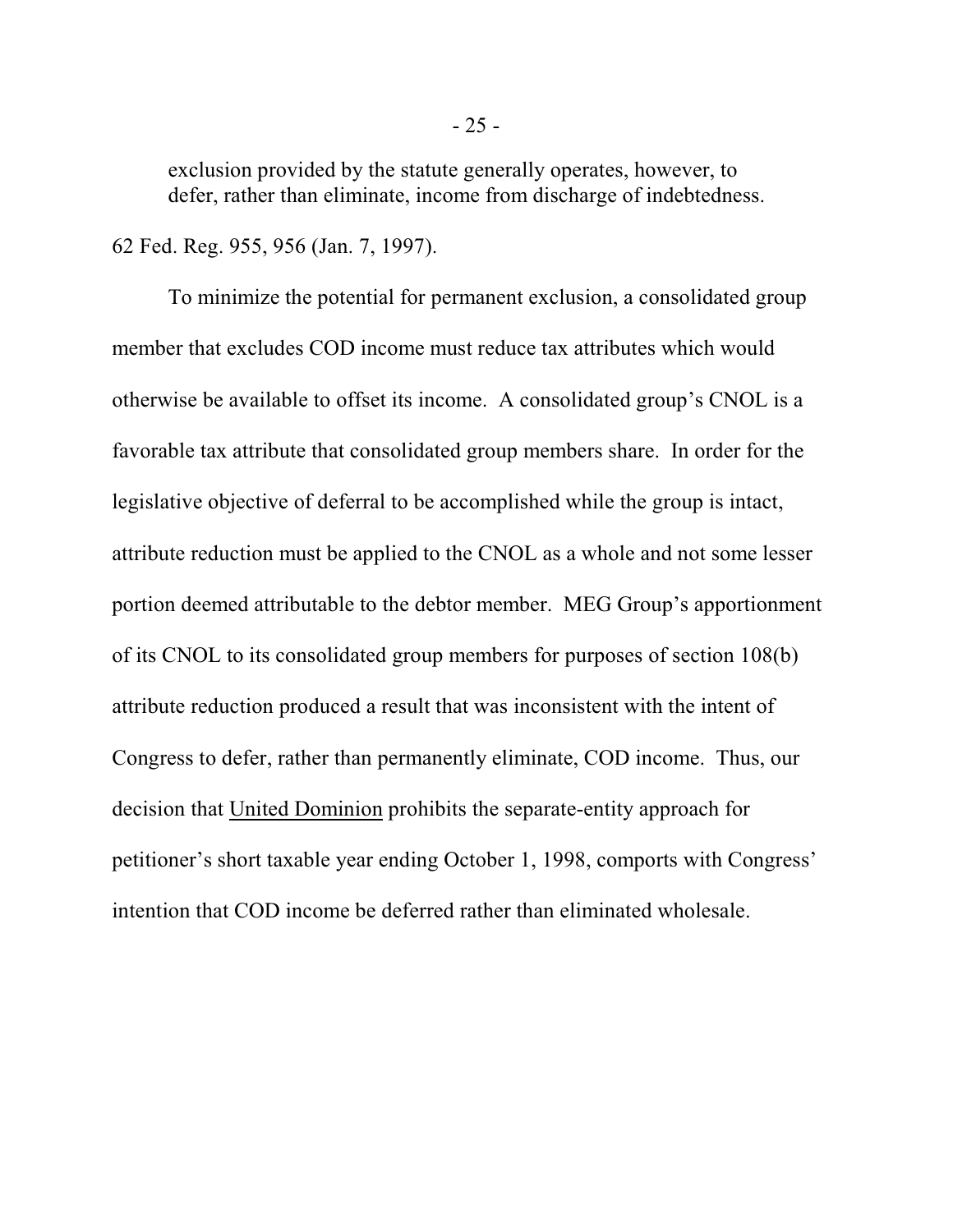# b. Section 1017 Argument

Petitioner also argues that section  $1017<sup>8</sup>$  is evidence that Congress intended for consolidated groups to use the separate-entity approach under section 108(b)(2)(A). Section 1017(b)(3)(D) provides a special rule for reducing asset basis under section 108 in the case of an affiliated group, providing a lookthrough rule that allows for basis reduction when a member of a consolidated group holds stock in a subsidiary. Petitioner argues that section 1017 demonstrates that Congress was cognizant of the application of section 108 in the consolidated group context and provided specific rules for consolidated groups where the default separate-entity approach was not intended. Because there is no similar Code provision detailing NOL reduction for consolidated groups under section 108(b)(2)(A), petitioner concludes that Congress intended for the separate-entity approach to apply.

We disagree with petitioner's argument for the following reasons. First, as previously discussed, the plain language of section 108 does not demonstrate that Congress intended the application of the separate-entity approach as a default rule for tax attribute reduction. Second, the fact that Congress enacted a special rule for consolidated groups in section  $1017(b)(3)(D)$  is not instructive as to what it

 ${}^{8}$ Sec. 1017 is cross-referenced in sec. 108(b)(2)(E)(ii).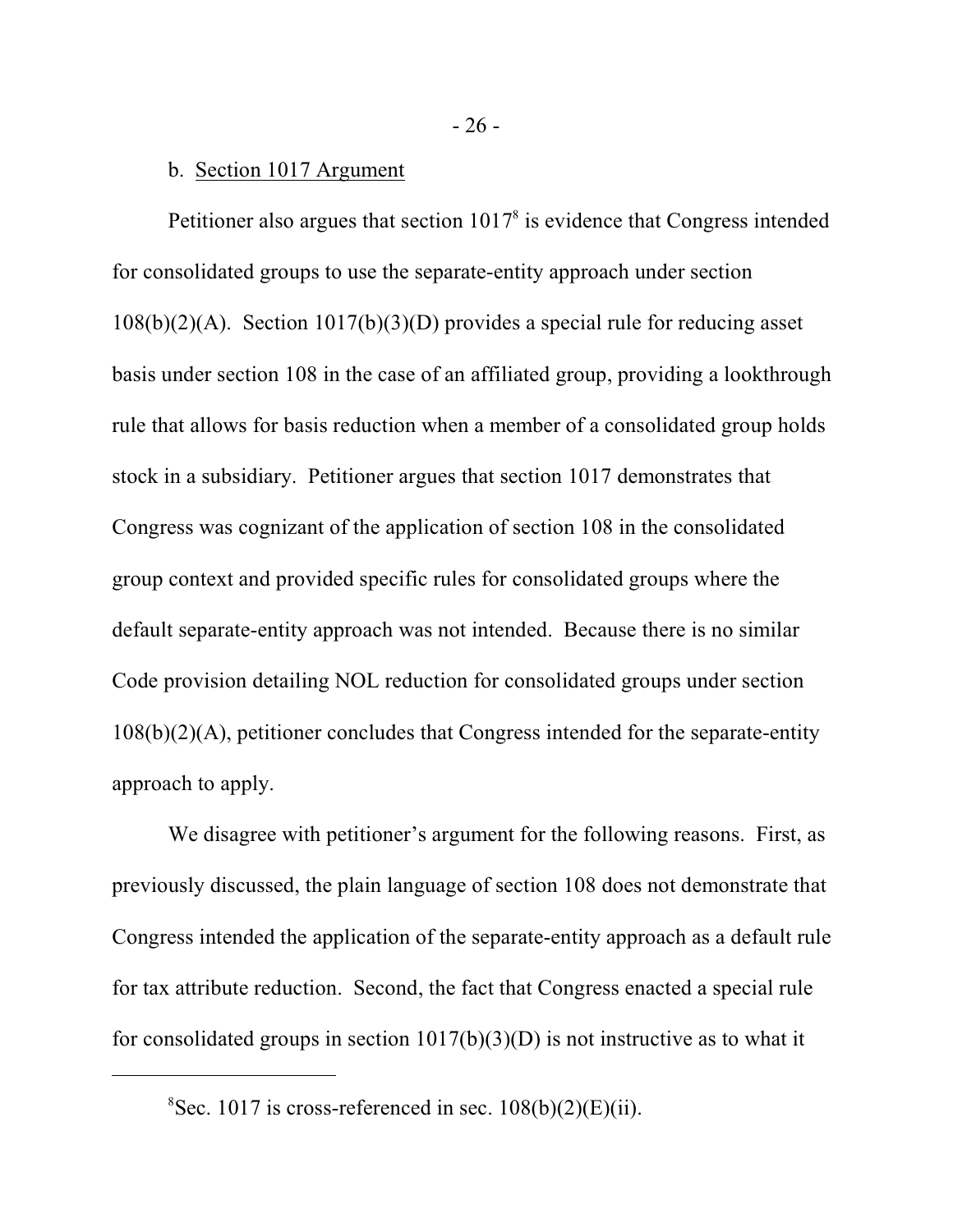intended under section 108(b)(2)(A). In our view, a more plausible explanation for the enactment of section 1017(b)(3)(D) was Congress' desire to provide specific and immediate relief for consolidated groups in this narrow context. Accordingly, we will refrain from inferring congressional intent based on the mere absence in section  $108(b)(2)(A)$  of a rule corollary to section  $1017(b)(3)(D)$ .

# c. Consolidated Return Regulations

The law applicable to MEG Group's 1998 tax attribute reduction also includes the consolidated return regulations in effect at that time. See sec. 1502 (providing that the Secretary shall prescribe regulations that are necessary to determine consolidated groups' tax liabilities). Petitioner argues that these consolidated return regulations "require the determination of an individual member's share of the consolidated group's CNOL."

The Code applies to a consolidated group to the extent that the consolidated return regulations do not provide otherwise. Sec. 1.1502-80(a), Income Tax Regs. A consolidated group member's gross income and deductions for a consolidated return year are included in the computation of the entire group's consolidated taxable income or CNOL. Secs. 1.1502-11(a), 1.1502-12, Income Tax Regs.; sec. 1.1502-21T(e), Temporary Income Tax Regs., 61 Fed. Reg. 33333 (June 27, 1996). Section 1.1502-21T(b)(2), Temporary Income Tax Regs., 61 Fed. Reg.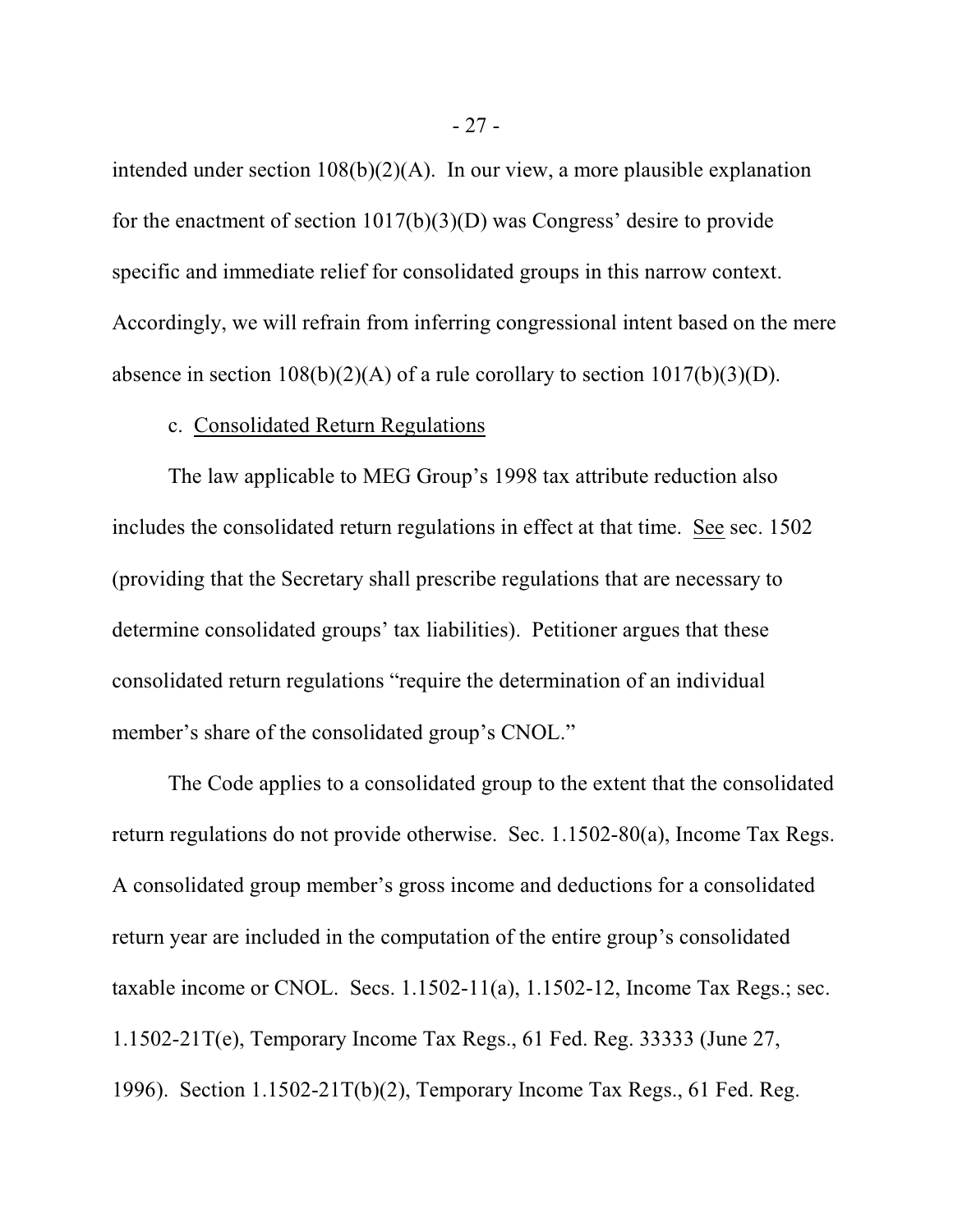33328 (June 27, 1996),<sup>9</sup> provides that, when a member of a consolidated group leaves the group, a portion of the group's CNOL is allocated to the departing member. In addition, section 1.1502-21T(b)(2), Temporary Income Tax Regs., supra, applies to apportion a consolidated group's CNOL to group members in certain circumstances in order to carry back losses to pre-consolidated-return years.

For COD income discharged after August 29, 2003, section 1.1502-28T, Temporary Income Tax Regs., 68 Fed. Reg. 69025 (Dec. 11, 2003), prescribes a hybrid approach that first reduces the tax attributes of the member entity, then applies a lookthrough rule to reduce attributes of the member entity's subsidiaries, and lastly reduces attributes of the consolidated group. With slight modifications, this temporary regulation was adopted as final and effective for COD income discharged after March 21, 2005. Sec. 1.1502-28(d), Income Tax Regs.<sup>10</sup>

Thus, it is true, as the Government has argued, that "[t]he Internal Revenue Code vests ample authority in the Treasury to adopt consolidated return regulations to effect a binding resolution of the

(continued...)

Sec. 1.1502-21T, Temporary Income Tax Regs., 61 Fed. Reg. 33328 (June 9 27, 1996), was a temporary regulation in petitioner's short taxable year ending October 1, 1998.

 $10$ <sup>10</sup>These post-United Dominion regulations appear to follow the invitation of the Supreme Court: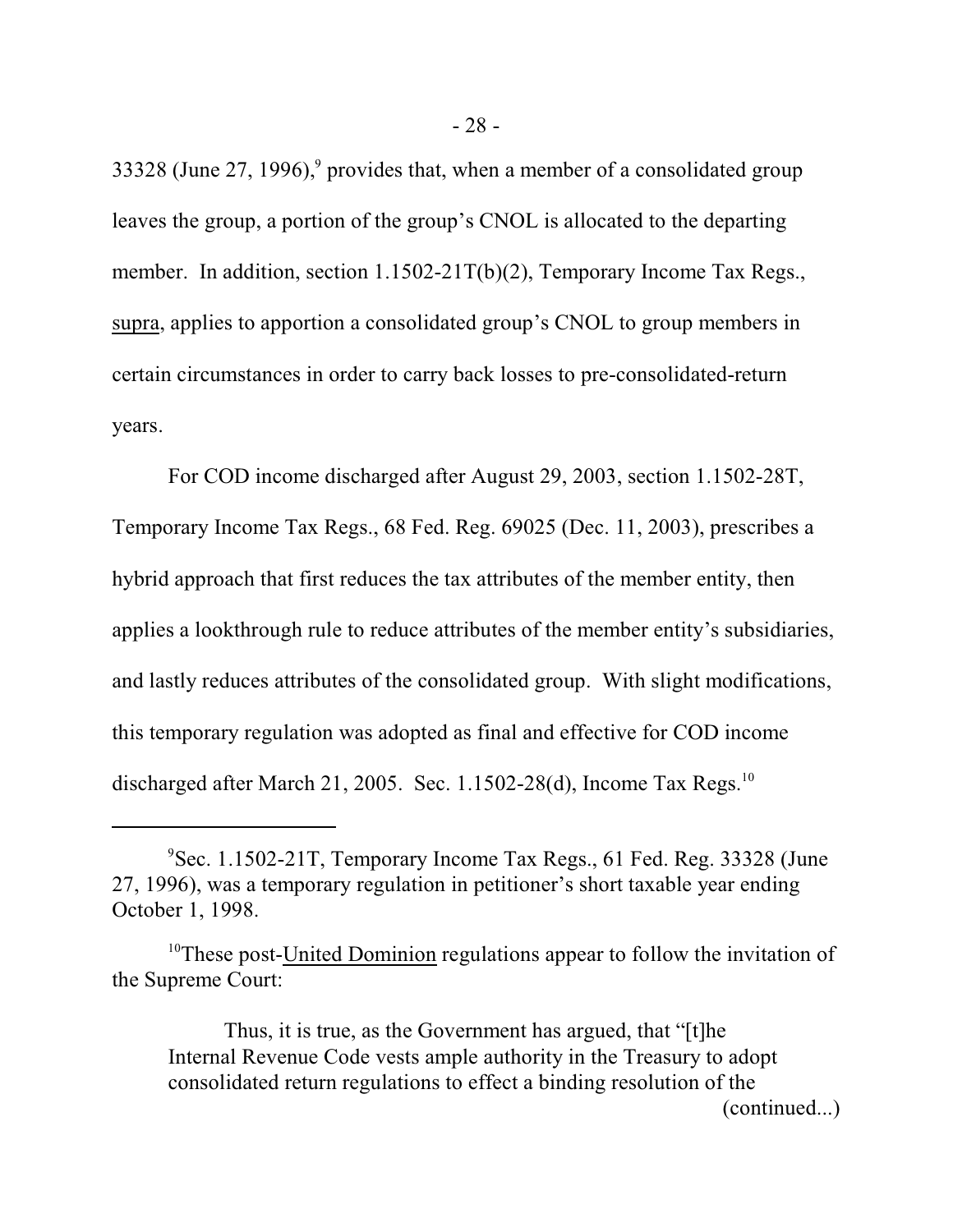Petitioner's argument that the pre-2003 consolidated return regulations allow for the separate-entity approach under section  $108(b)(2)(A)$  is without merit. The matter sub judice involves MEG Group's tax year ending October 1, 1998, which is before the Commissioner's issuance of section 1.1502-28T, Temporary Income Tax Regs., supra, or the adoption of section 1.1502-28, Income Tax Regs. The pre-2003 consolidated return regulations did not specifically articulate how a consolidated group should reduce its tax attributes under section 108(b). However, as previously discussed, the Supreme Court in United Dominion Indus., Inc. v. Commissioner, 532 U.S. 822 (2001), found that the pre-2003 consolidated return regulations did in fact prohibit the allocation of separate NOLs for consolidated group members unless it was within the ambit of a specific regulatory provision. For this reason, we are not persuaded by petitioner's argument to the contrary.

United Dominion, 532 U.S. at 838.

 $10$ (...continued)

question presented in this case." Brief for United States 19-20. To the extent that the Government has exercised that authority, its actions point to the single-entity approach as the better answer. To the extent the Government disagrees, it may amend its regulations to provide for a different one.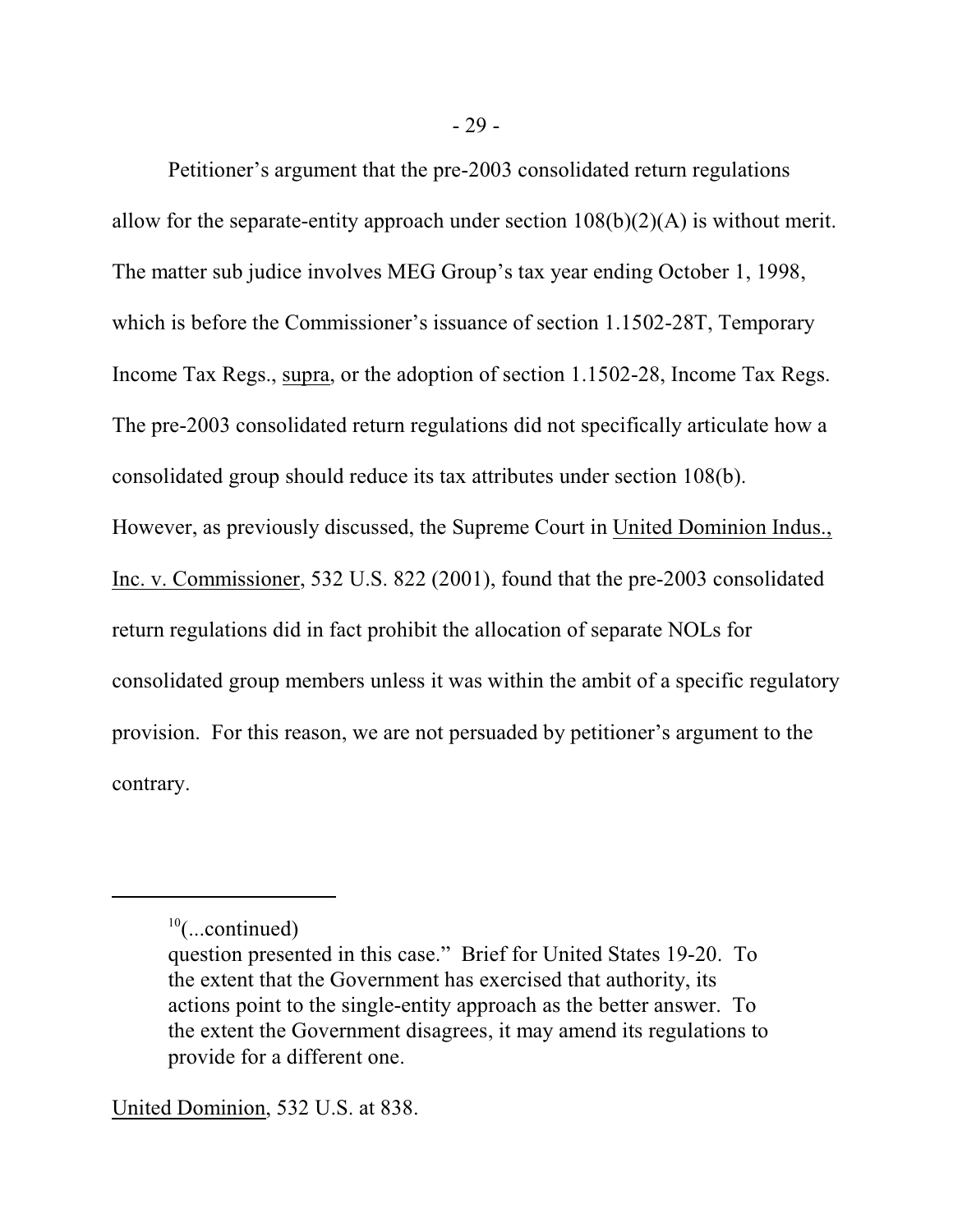# d. Temple-Inland

In an attempt to bolster its position that United Dominion has no significance with respect to attribute reduction under section 108, petitioner cites Temple-Inland, Inc. v. United States, 68 Fed. Cl. 561 (2005). Temple-Inland involved damages resulting from the Government's breach of a thrift acquisition agreement under which a consolidated group acquired three failing thrifts. Id. at 562-563. Among the damages were the values of lost income tax deductions caused by the Government's enactment of legislation that eliminated the tax benefits associated with the thrift acquisition agreement. Id. at 563. After an examination of the consolidated group's tax returns for the years at issue, the taxpayer and the Internal Revenue Service (IRS) entered into a closing agreement which included agreed-upon amounts for the taxpayer's bad debt deductions for the taxable years 1991 and 1992. Id. at 563, 568.

Following the execution of the closing agreement, the Government disagreed with the taxpayer's computation of the deductions. Id. at 564-565. The Government argued that the group's consolidated tax attributes should have been reduced under section 108(b). Id. at 569. The U.S. Court of Federal Claims held for the taxpayer, ruling that the closing agreement between the IRS and the taxpayer specifically provided that tax attribute reduction would be limited to the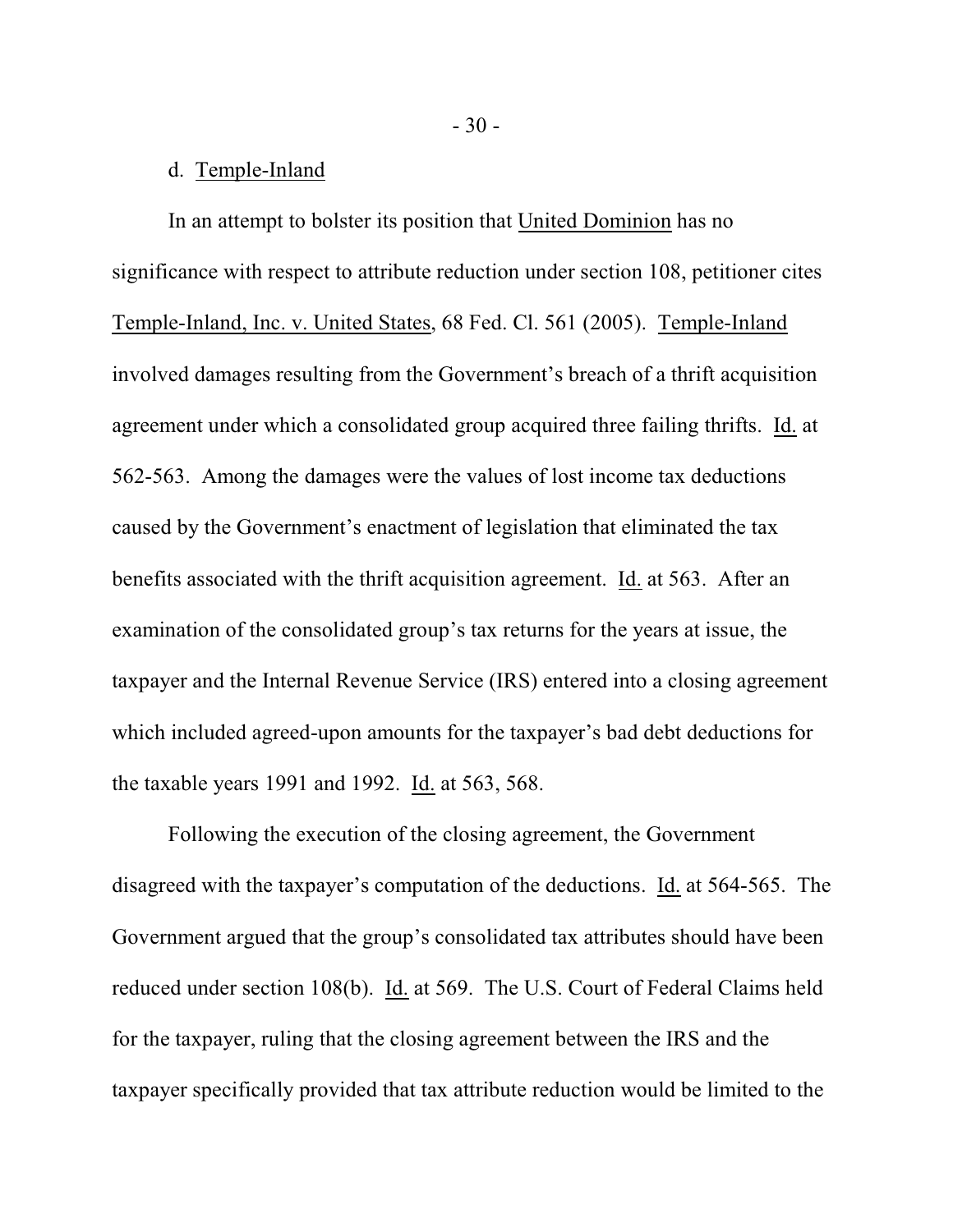tax attributes that were generated by the insolvent consolidated group members. Id. at 569.

Although the Temple-Inland court made its determination on the basis of the closing agreement, the court included a footnote stating: "United Dominion dealt with the carryback period for product liability losses under section 172(b) and has nothing to do with [s]ection 108." Id. at 569 n.5. Petitioner emphasizes this footnote to support the proposition that United Dominion is "narrow in scope" and "ha[s] no significance with respect to section 108."

Petitioner's reliance on a footnote in Temple-Inland is misplaced. Temple-Inland does not address the central issue of whether a CNOL can be apportioned among consolidated group members absent a rule in the consolidated return regulations allowing for such apportionment. The holding of Temple-Inland is based on the finality of the closing agreement between the IRS and the taxpayer and has nothing to do with the application of section  $108(b)(2)(A)$  to a member of a consolidated group. For this reason we are unpersuaded by petitioner's argument that Temple-Inland limits the application of United Dominion to section 172.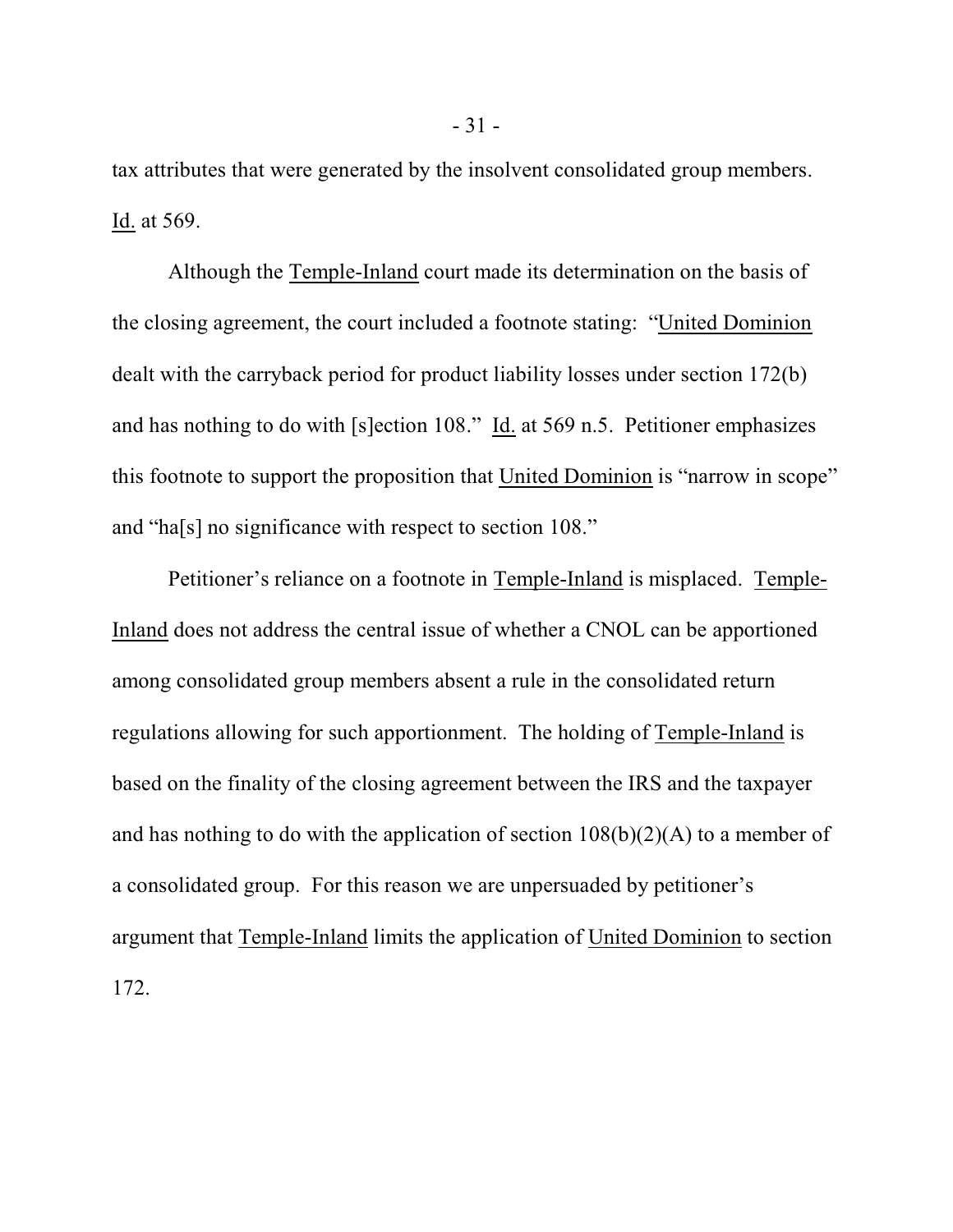#### e. Gottesman

Petitioner alternatively contends that its application of the separate-entity approach should prevail because the method was reasonable under existing law when its consolidated tax return was filed for 1998. Petitioner cites Gottesman & Co. v. Commissioner, 77 T.C. 1149 (1981), in support of the proposition that a taxpayer's reasonable interpretation will be upheld where the Secretary has failed to issue sufficient guidance under the consolidated return regulations. As evidence that the separate-entity approach to attribute reduction was "reasonable under the circumstances" before United Dominion--and thus, analogous to Gottesman--petitioner cites multiple IRS private letter rulings.

In Gottesman the issue was whether the regulations promulgated by the Secretary under section 1502 required accumulated taxable income for section 531 purposes to be calculated on a separate company basis or on a consolidated basis. Id. at 1149-1150. Before 1966 affiliated corporations filing consolidated returns were required by the regulations to compute their accumulated taxable income on a combined basis for section 531 purposes. Id. at 1152-1153. The 1966 regulations were silent on the issue. Id. at 1153-1155. The Secretary proposed regulations requiring computation on a combined basis in 1968, withdrew the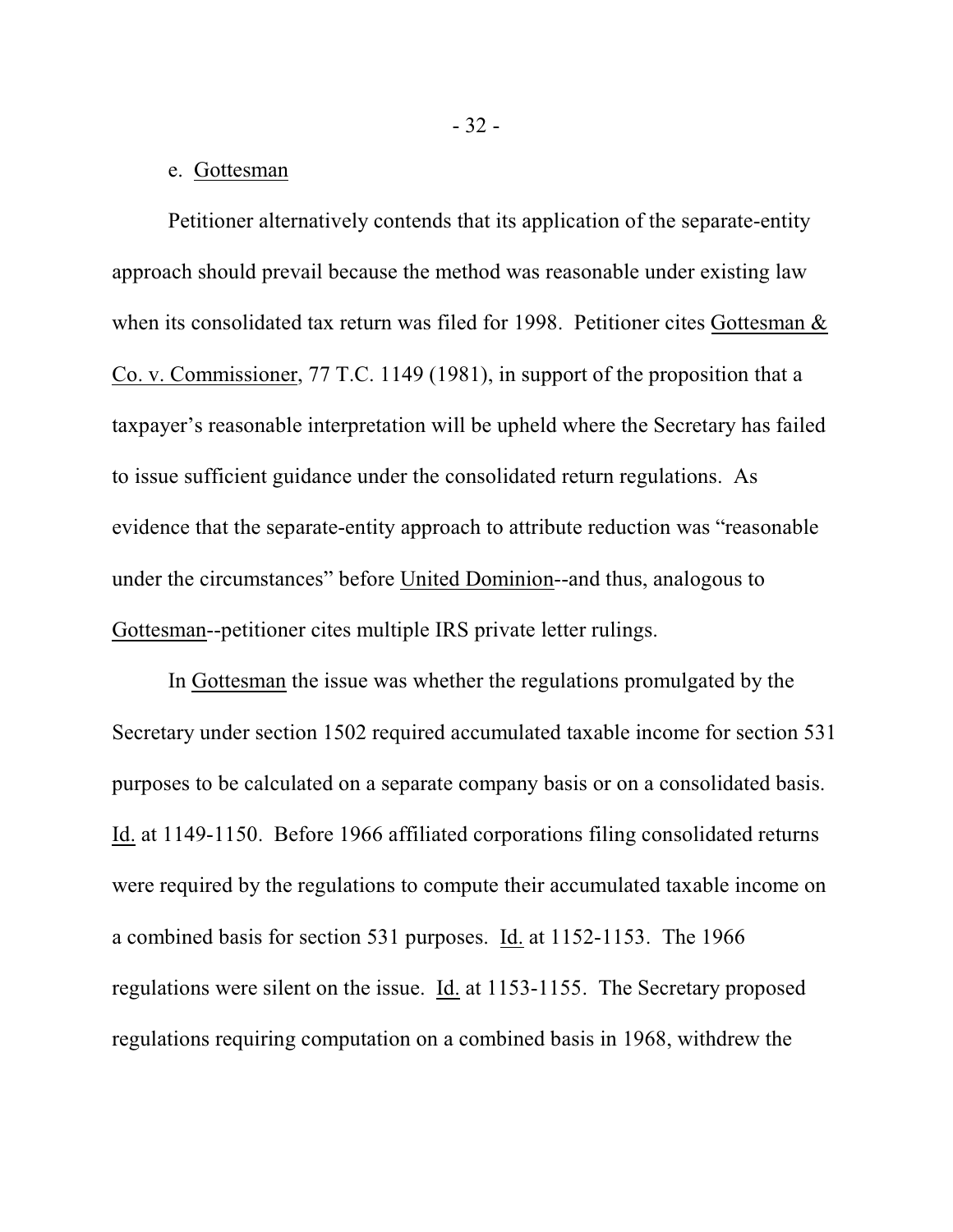proposed regulations in 1971 without explanation, and did not issue new proposed regulations until 1979. Id. at 1155.

We addressed whether it was proper for the taxpayer to apply a separate company method for the taxpayer's 1973-75 tax years. Id. at 1157-1158. In holding for the taxpayer, we stated:

We cannot fault  $***$  [the taxpayer] for not knowing what the law was in this area when the Commissioner, charged by Congress to announce the law (sec. 1502), never decided what it was himself  $***$ 

Thus, we find that the Commissioner's regulations regarding the manner in which the accumulated earnings tax was to be imposed on corporations making consolidated returns were ambiguous during the years at issue. This ambiguity was of the Commissioner's making, and, as such, must be held against him \* \* \* [The taxpayer's] interpretation of these regulations was reasonable under the circumstances. \* \* \*

# Id.

In Gottesman we upheld the taxpayer's interpretation of the consolidated return regulations as "reasonable under the circumstances" because of an "ambiguity" in the existing law. The ambiguity in the applicable regulations had not been resolved by the Supreme Court when Gottesman was decided. However, the Supreme Court in United Dominion, 532 U.S. at 834, "expressly and exclusively defin[ed] NOL as CNOL" in the consolidated return context. The fact that United Dominion was decided in 2001 whereas the relevant year for purposes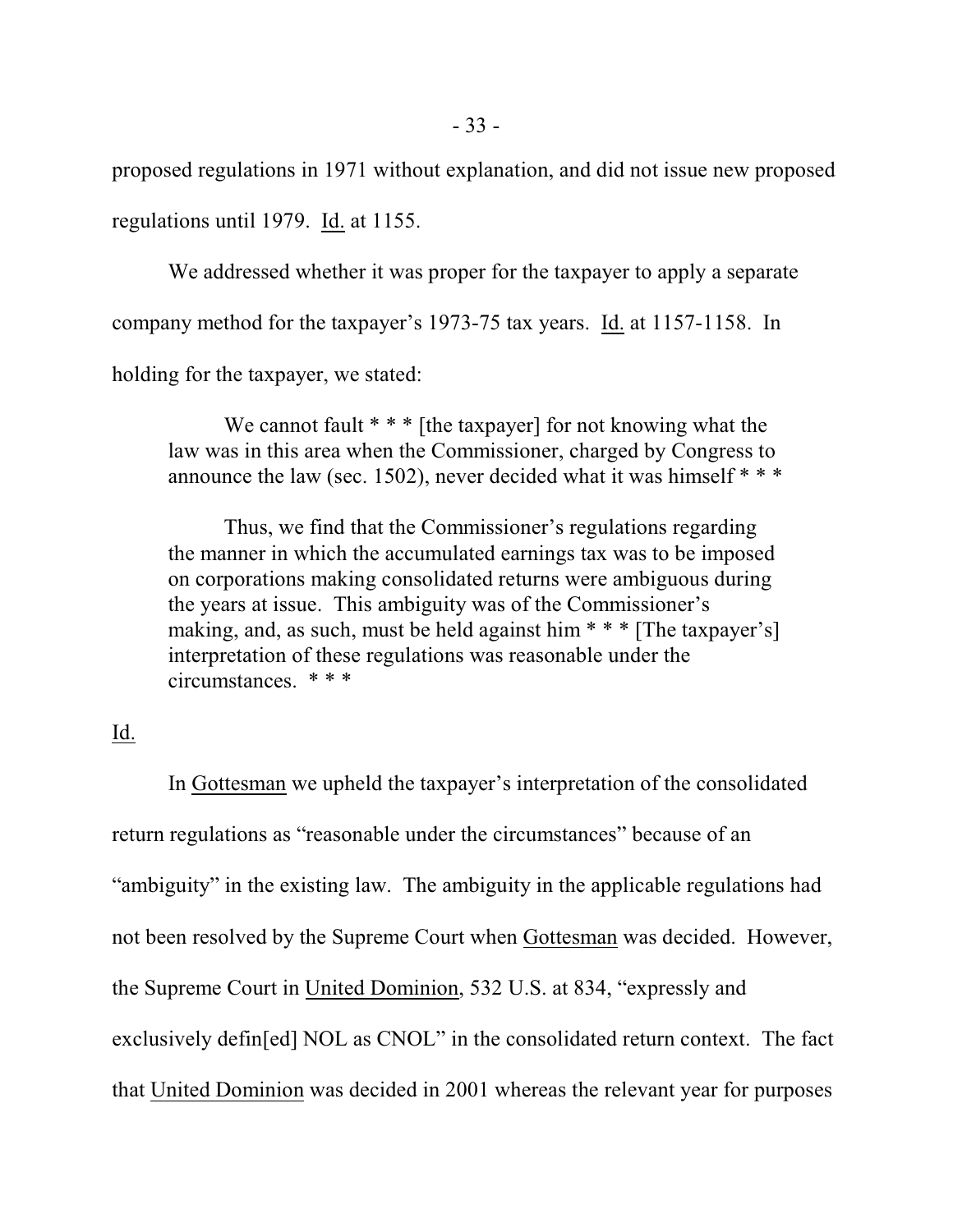of determining the application of section 108 and the meaning of NOL is 1998 is of no consequence because Supreme Court opinions generally "must be given full retroactive effect". See Harper v. Va. Dep't of Taxation, 509 U.S. 86, 97 (1993) ("When this Court applies a rule of federal law to the parties before it, that rule is the controlling interpretation of federal law and must be given full retroactive effect in all cases still open on direct review and as to all events, regardless of whether such events predate or postdate our announcement of the rule."); Hawknet, Ltd. v. Overseas Shipping Agencies, 590 F.3d 87, 91 (2d Cir. 2009) (citing Harper, 509 U.S. at 97); Miller v. Commissioner, T.C. Memo. 2001-55, 2001 Tax Ct. Memo LEXIS 65, at \*14 ("When the U.S. Supreme Court announces a rule of law and applies it to the litigants in the case announcing the rule, that rule applies retroactively to all other pending cases unless barred by the statute of limitations or res judicata.").

The issue in the current case, which was central to the opinion of the Supreme Court in United Dominion, is identifying the appropriate NOL in the consolidated return context. Although we acknowledge that petitioner's application of the separate-entity approach in filing its 1998 consolidated tax return was plausible at the time, it is contrary to the rule in the consolidated return regulations as interpreted by the Supreme Court in United Dominion. Petitioner's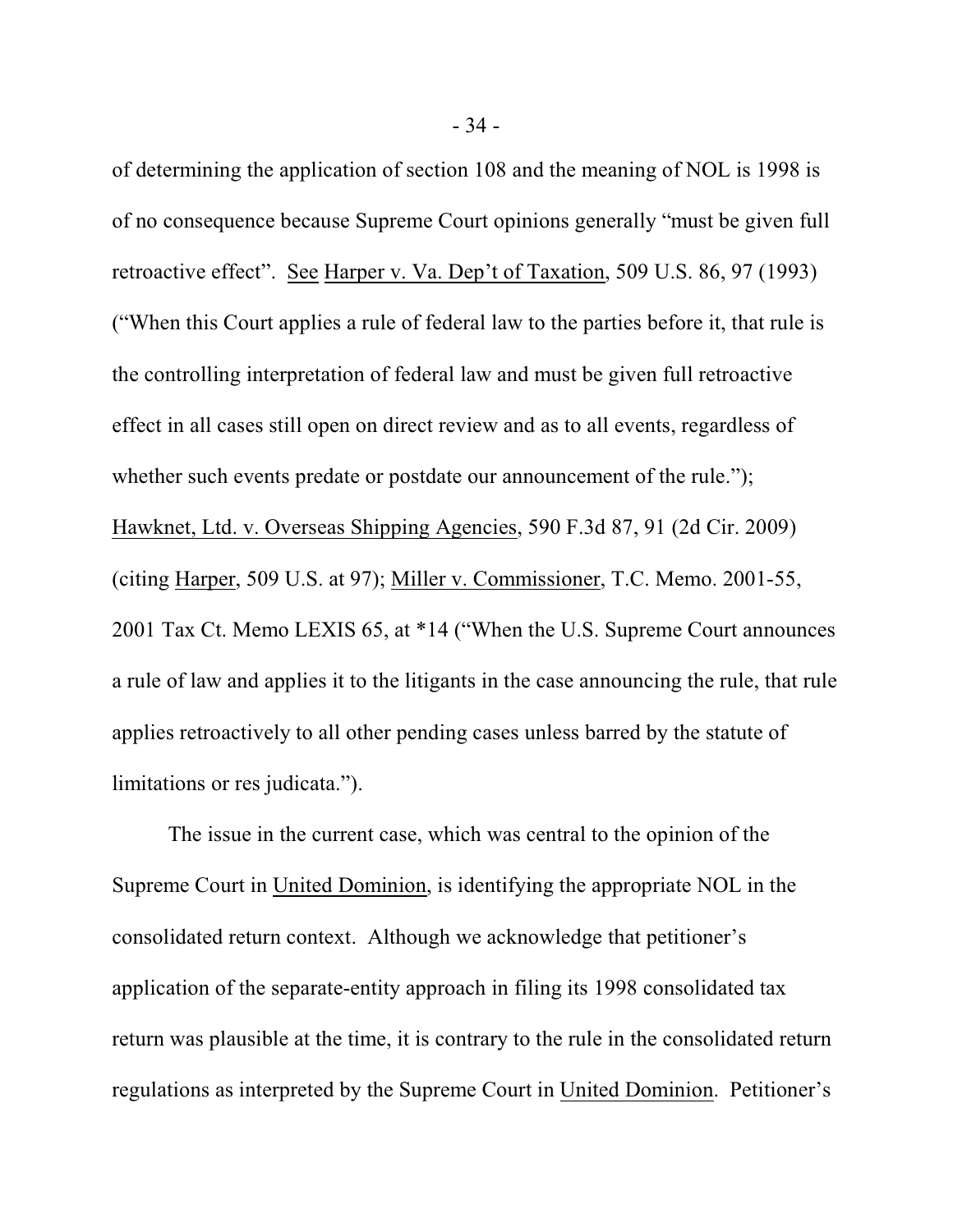application of the separate-entity approach for purposes of defining NOL not only conflicts with the binding precedent of United Dominion, but also is the approach specifically rejected by the Supreme Court in that case. Because United Dominion clarified that a separate NOL does not exist in the consolidated return regulations, there is no remaining ambiguity as to this issue for petitioner's consolidated return for the short taxable year ending October 1, 1998. Therefore Gottesman is inapplicable to the current case.

Regarding petitioner's argument concerning the IRS' pre-United Dominion determinations advocating the separate-entity approach, section  $6110(k)(3)$ explicitly provides that the IRS' written determinations are not precedential. We also note that the private letter rulings and written determinations that petitioner cited were issued before the Government's position in United Dominion was rejected by the Supreme Court.

In conclusion, we find that respondent correctly applied section 108(b)(2)(A) in accordance with the Supreme Court's opinion in United Dominion. Neither the Code nor the applicable consolidated return regulations provide authority for an affiliated group to allocate and apportion CNOL to consolidated group members for purposes of reducing tax attributes pursuant to section  $108(b)(2)(A)$ . We hold that for the relevant consolidated return years in